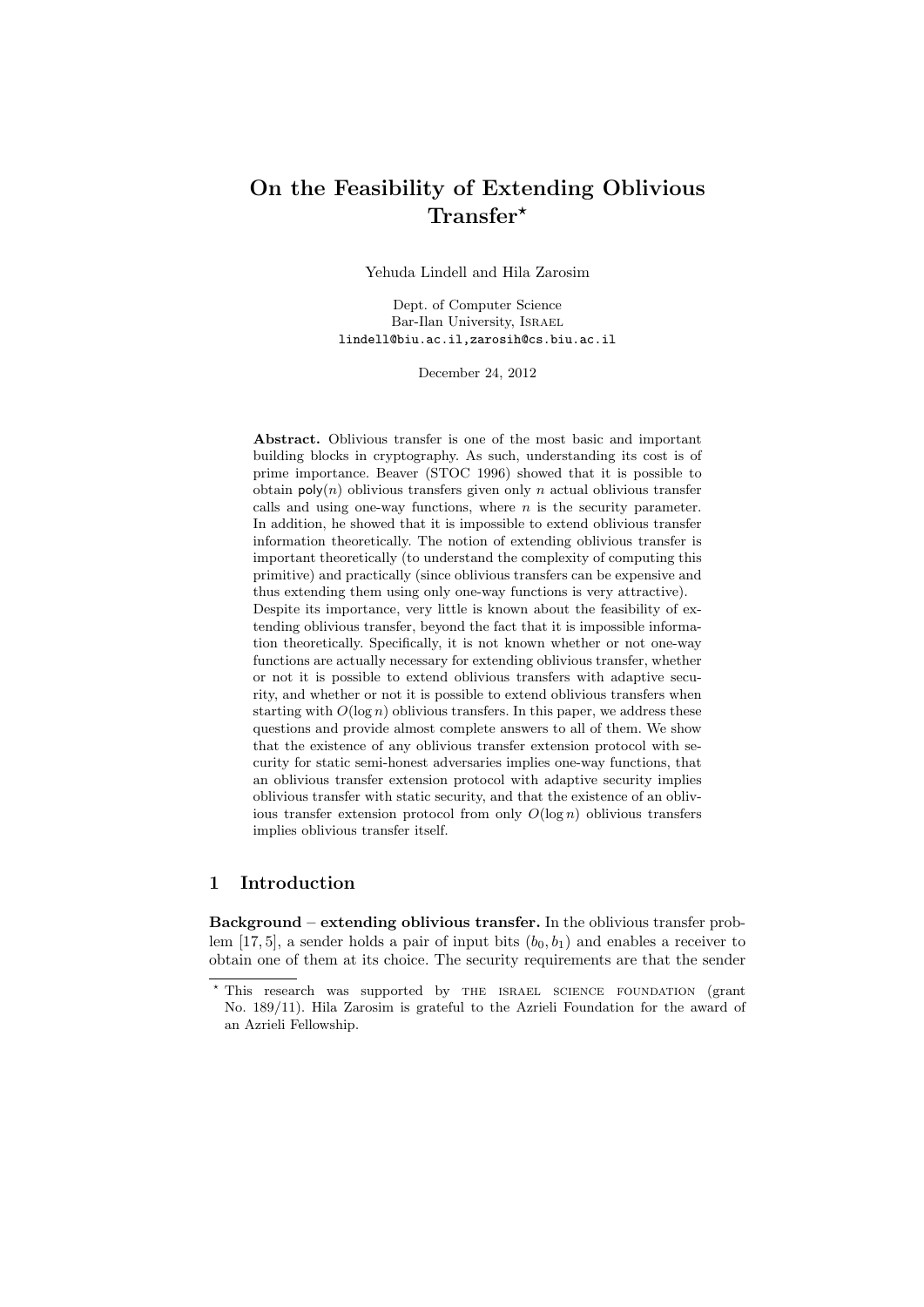learns nothing about which input is obtained by the receiver, while the receiver learns only one bit.

Oblivious transfer is one of the most basic and important primitives in cryptography in general, and in secure computation in particular. Oblivious transfer is used in almost all general protocols for secure computation with no honest majority (e.g., see [20, 7]), and has been shown to imply essentially all basic cryptographic tasks [13]. Due to its importance, the complexity of computing oblivious transfer is of great importance. Oblivious transfer can be constructed from enhanced trapdoor permutations [5, 9] and from homomorphic encryption [1]. In addition, it is known that it is not possible to construct oblivious transfer from public-key encryption (or one-way functions and permutations) in a black-box manner [6]. Thus, oblivious transfer requires quite strong hardness assumptions (at least when considering black-box constructions, and no nonblack-box constructions from weaker assumptions are known).

Due to the importance of oblivious transfer and its cost, Beaver asked whether or not it is possible to use a small number of oblivious transfers and a weaker assumption like one-way functions in order to obtain many oblivious transfers [3]; such a construction is called an OT extension. Beaver answered this question in the affirmative and in a beautiful construction showed how to obtain  $\text{poly}(n)$ oblivious transfers given ideal calls to  $O(n)$  oblivious transfers and using a pseudorandom generator and symmetric encryption, which can both be constructed from any one-way function. In addition, he showed that OT extensions cannot be achieved information theoretically. These results of [3] are of great importance theoretically since they deepen our understanding of the complexity of oblivious transfer. In addition, OT extensions are of interest practically, since oblivious transfer is much more expensive than symmetric primitives. Thus, OT extensions can potentially be used to speed up protocols that rely on many oblivious transfers. In this direction, efficient OT extensions (based on a stronger assumption than one-way functions) were presented in [11].

**This paper – a feasibility study of OT extensions.** In this paper, we ask the following questions:

- 1. *What is the minimal assumption required for constructing OT extensions?* It has been shown that one-way functions suffice, and that OT extensions cannot be carried out information theoretically [3]. However, it is theoretically possible that OT extensions can be achieved under a weaker assumption than that of the existence of one-way functions. Admittedly, it is hard to conceive of a cryptographic construction that is not information theoretic and does not require one-way functions. However, a proof that one-way functions really are necessary is highly desired.
- 2. *Can oblivious transfer be extended with adaptive security?* The known constructions of OT extensions maintain security only in the presence of static corruptions, where the set of corrupted parties is fixed before the protocol begins. This is because the messages sent by the sender in the constructions of [3, 11] are binding with respect to the sender's input strings, and so an adaptive simulator cannot explain a transcript in multiple ways. Nothing is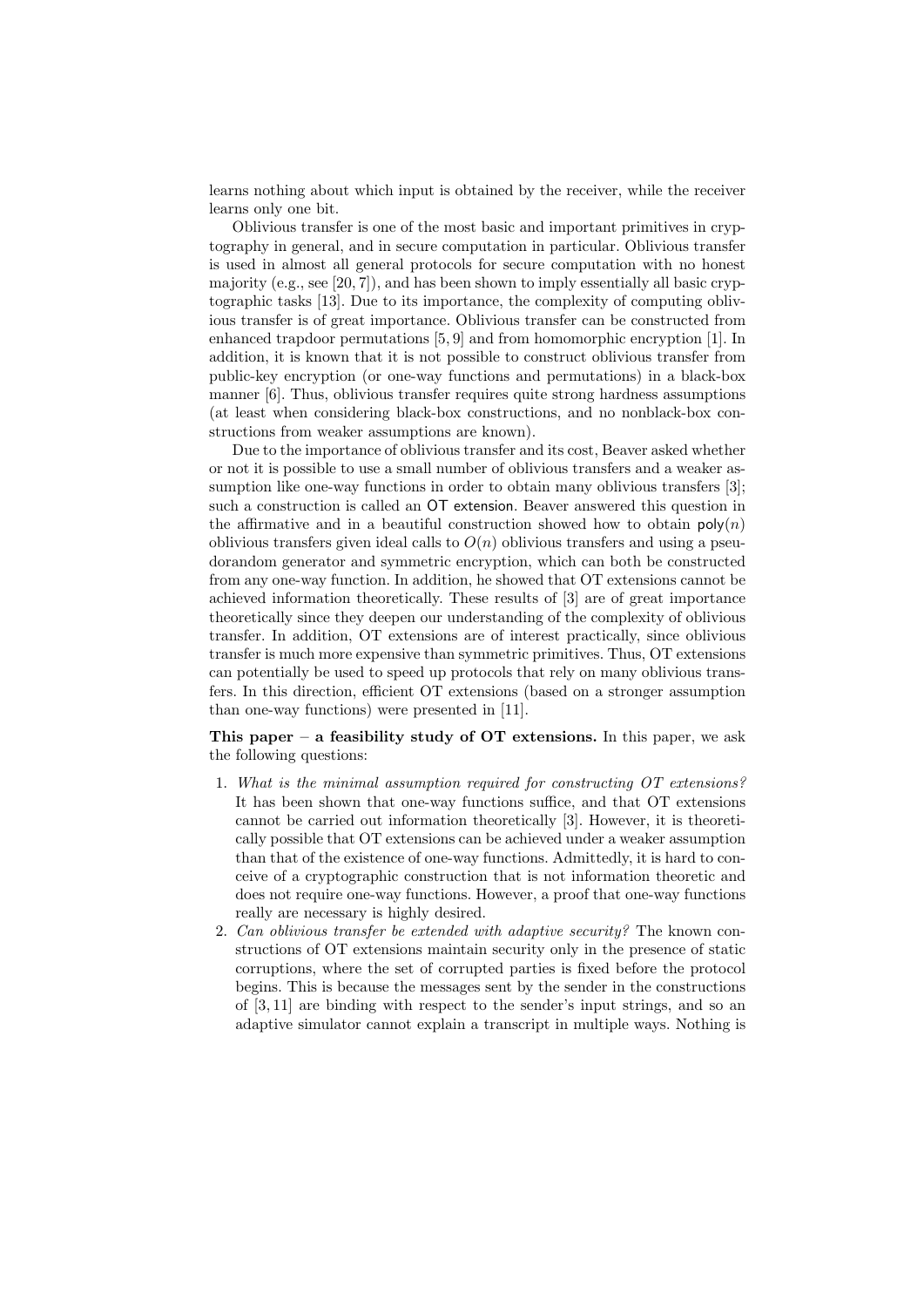known about whether or not adaptively secure OT extensions exist without assuming erasures<sup>1</sup>.

3. *How many oblivious transfers are needed for extensions?* In the constructions of [3, 11], one must start with  $O(n)$  oblivious transfers where *n* is the security parameter. These constructions can also be made to work when a superlogarithmic number  $\omega(\log n)$  of oblivious transfers are given. However, they completely break down if  $O(\log n)$  oblivious transfers only are available. We ask whether or not it is possible to extend a logarithmic number of oblivious transfers.

We prove the following theorems:

**Theorem 1.1** *If there exists an OT extension protocol from n to*  $n + 1$  *(with security in the presence of static semi-honest adversaries), then there exist oneway functions.*

Thus, one-way functions are *necessary and sufficient* for OT extensions.

**Theorem 1.2** If there exists an OT extension protocol from  $n$  to  $n + 1$  that is *secure in the presence of* adaptive *semi-honest adversaries, then there exists an oblivious transfer protocol that is secure in the presence of static semi-honest adversaries.*

This means that the construction of an adaptive OT extension protocol involves constructing statically secure oblivious transfer from scratch. This can still be meaningful, since adaptive oblivious transfer cannot be constructed from static oblivious transfer in a black-box manner [15]. However, it does demonstrate that adaptive OT extensions based on weaker assumptions than those necessary for static oblivious transfer do not exist.

**Theorem 1.3** If there exists an OT extension protocol from  $f(n) = \mathcal{O}(\log n)$  $to$   $f(n) + 1$  *that is secure in the presence of static malicious adversaries, then there exists an oblivious transfer protocol that is secure in the presence of static malicious adversaries.*

This demonstrates that in order to extend only a logarithmic number of oblivious transfers (with security for *malicious* adversaries), one has to construct an oblivious transfer protocol from scratch. Thus, meaningful OT extensions exist only if one starts with a superlogarithmic number of oblivious transfers.

We stress that all of our results are unconditional, and are not black-box separations. Rather, we construct concrete one-way functions and OT protocols in order to prove our results.

Our results provide quite a complete picture regarding the feasibility of constructing OT extensions. The construction of [3] is optimal in terms of the computational assumption, and the constructions of [3, 11] are optimal in terms of

<sup>&</sup>lt;sup>1</sup> Note that in the erasures model, an OT extension can be constructed from one-way functions using the original construction of Beaver and the two-party computation protocol of [14] that is adaptively secure with erasures and is based on Yao's protocol.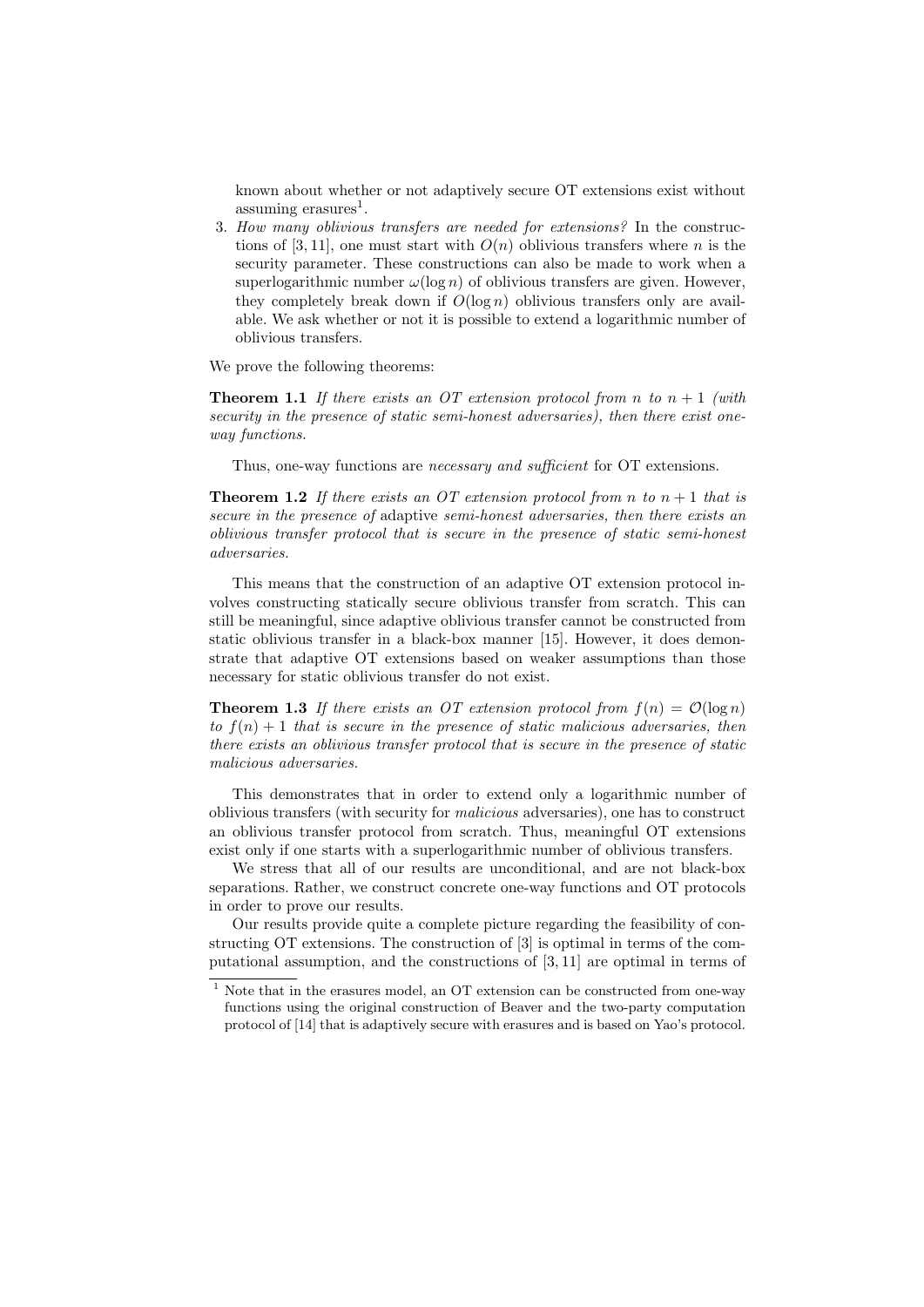the number of oblivious transfers one starts with. Finally, the fact that no OT extensions are known for the setting of adaptive corruptions is somewhat explained by Theorem 2.

**Open questions.** Theorem 2 shows that there do not exist adaptively secure OT extensions based on weaker assumptions than what is needed for *statically secure* OT. However, we do not know how to construct an adaptively secure OT extension even from statically secure OT. Thus, the question of whether or not it is possible to construct an adaptively secure OT extension from an assumption weaker than adaptive OT is still open.

Theorem 3 holds only with respect to OT-extensions that are secure against *malicious* adversaries. For the case of semi-honest adversaries, the question of whether one can construct an an OT-extension from  $f(n) = \mathcal{O}(\log n)$  to  $f(n)+1$ from an assumption weaker than statically secure OT protocol is open.

In this paper, we have investigated OT extensions. However, the basic question of extending a cryptographic primitive using a weaker assumption than that needed for obtaining the primitive from scratch is of interest in other contexts as well. For example, hybrid encryption (where one encrypts a symmetric key using an asymmetric scheme, and then encrypts the message using a symmetric scheme) is actually an extension of public-key encryption that requires one-way functions only.

A primitive that could certainly benefit from a study such as this one is *key agreement*. In this context, the question is whether it is possible for two parties to agree on an  $m + 1$ -bit long key, given an  $m$ -bit key, under assumptions that are weaker than those required for constructing a secure key-agreement from scratch. In the basic case, it is clear that OWFs are necessary and sufficient for any nontrivial KA extension that starts with *n* bits (where *n* is the security parameter). A more interesting question regarding this problem relates to the adaptive setting. Specifically, since adaptive key agreement is very expensive, it would be very beneficial if one could extend this primitive more efficiently and/or under weaker assumptions.

# **2 Definitions and Notations**

We denote the security parameter by  $n$ , and we denote by  $U_n$  a random variable uniformly distributed over  $\{0,1\}^n$ . We say that a function  $\mu : \mathbb{N} \to \mathbb{N}$  is negligible if for every positive polynomial  $p(\cdot)$  and all sufficiently large *n* it holds that  $\mu(n) < \frac{1}{p(n)}$ . We use the abbreviation PPT to denote probabilistic polynomialtime. We denote the bits of a string  $x \in \{0,1\}^n$  by  $x_1, \ldots, x_n$ ; for a subscripted string  $x_b$ , we denote the bits by  $x_b^1, \ldots, x_b^n$ . In addition, for strings  $x_0, x_1, \sigma \in$  $\{0,1\}$ <sup>*n*</sup> we denote by  $x_{\sigma}$  the string  $x_{\sigma_1}^1, \ldots, x_{\sigma_n}^n$ .

For two distribution ensembles  $X = \{X(a, n)\}\$ and  $Y = \{Y(a, n)\}\$ with  $a \in$  $\{0,1\}^*$  and  $n \in \mathbb{N}$ , we write  $X \stackrel{c}{\equiv} Y$  if they are computationally indistinguishable, and we write  $X \stackrel{s}{\equiv} Y$  if they are **statistically close**. We also denote by  $SD(X, Y)$ the statistical distance between *X* and *Y* .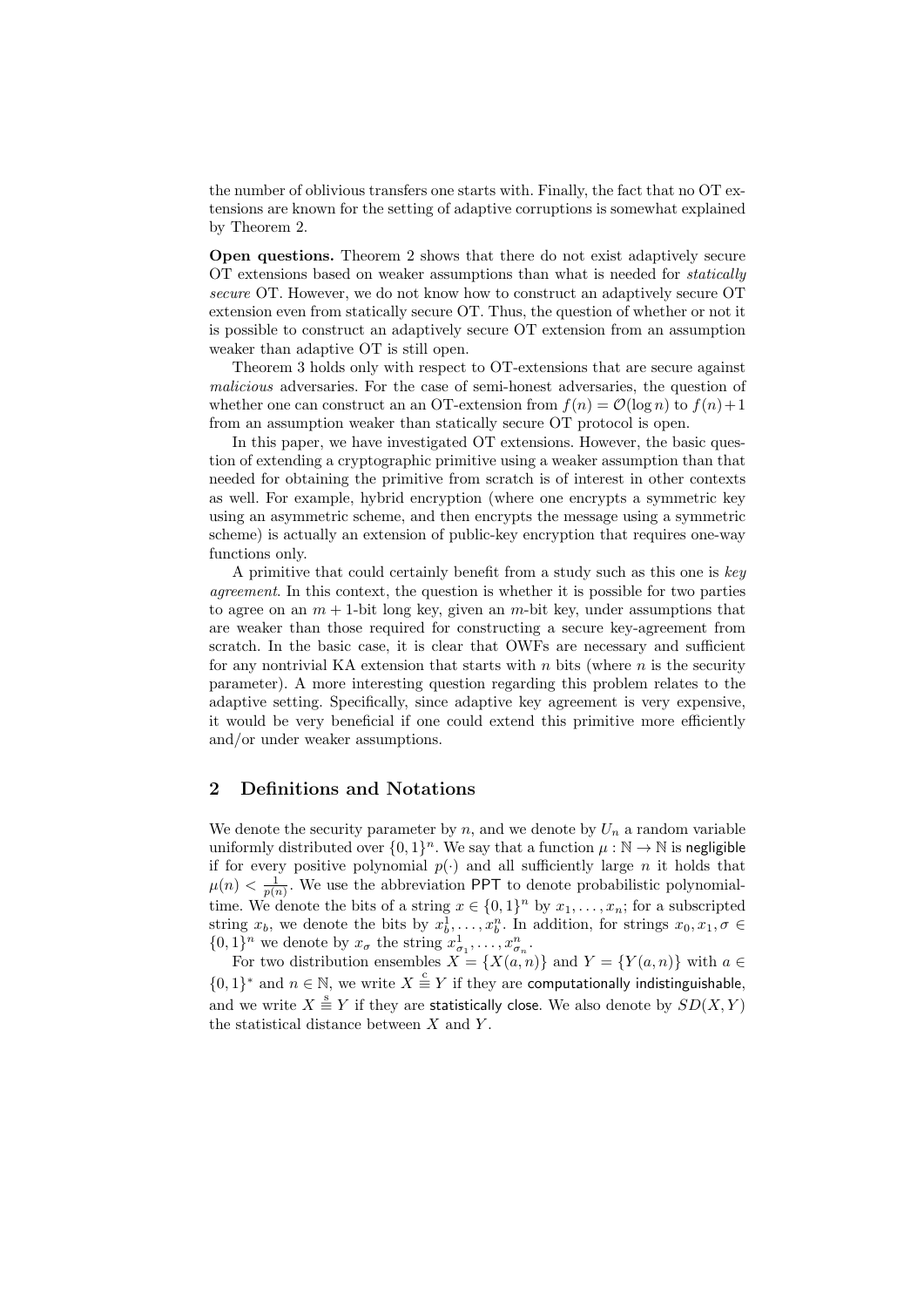**Interactive Protocols.** Let  $\pi = \langle A, B \rangle$  be an interactive protocol for computing a functionality *f*. We denote  $f = (f_A, f_B)$ , where  $f_A$  is the first output of *f* (for party  $A$ ) and  $f_B$  is the second output of  $f$  (for party  $B$ ).

The random variable  $VIEW_A^{\pi}(x_A, x_B)$  denotes the view of the party *A* in an execution of  $\pi$  with inputs  $x_A$  for *A* and  $x_B$  for *B*, where the random tapes of the parties are uniformly chosen. Note that a view of a party contains its input, randomness and the messages it has received during the execution.

The random variable  $\text{Output}\,\pi_A^{\pi}(x_A, x_B)$  denotes the output of the party *A* in an execution of  $\pi$  with inputs  $x_A$  for  $A$  and  $x_B$  for  $B$ , where the random tapes of the parties are uniformly chosen.

**Definition 2.1** *Let*  $f(\cdot, \cdot)$  *be a deterministic binary functionality, let*  $\pi = \langle A, B \rangle$ *be an interactive protocol and let n be the security parameter. We say that π* computes the functionality *f if there exists a negligible function* negl(*·*) *such that for all*  $n, x_A$  *and*  $x_B$ *:* 

$$
\Pr\left[\langle A(1^n, x_A), B(1^n, x_B) \rangle = (f_A(x_A, x_B), f_B(x_A, x_B)) \right] \ge 1 - \mathsf{negl}(n).
$$

**Definition 2.2** *Let*  $\pi = \langle A, b \rangle$  *be a protocol that computes a deterministic functionality*  $f = (f_A, f_B)$ *. Protocol*  $\pi$  securely computes  $f$  in the presence of static semi-honest adversaries *if there exist two PPT algorithms S<sup>A</sup> and S<sup>B</sup> such that:*  $\{\mathcal{S}_A(1^n, x_A, f_A(x_A, x_B))\}\stackrel{c}{=}\{\text{View}^{\pi}_A(1^n, x_A, x_B)\}\$ and  $\{\mathcal{S}_B(1^n, x_B, f_B(x_A, x_B))\}$  $\frac{c}{\equiv}$  {VIEW<sub>B</sub><sup> $\pi$ </sup><sub>B</sub>(1<sup>n</sup>, x<sub>A</sub>, x<sub>B</sub>)} *where*  $x_A, x_B \in \{0, 1\}^*$  *and*  $n \in \mathbb{N}$ .

**Security in the presence of malicious adversaries.** To define security in the presence of malicious adversaries, we use the ideal/real framework as defined by Canetti in [4]. Loosely speaking, in this approach we formalize the real-life computation as a setting where the parties, given their private inputs, interact according to the protocol in the presence of a real-life adversary that controls a set of corrupted parties. The real-life adversary can be either static (where the set of corrupted parties is fixed before the protocol begins) or adaptive (where the adversary can choose to corrupt parties during the protocol execution based on what it sees). At the end of the computation, the honest parties output what is specified by the protocol and the adversary outputs some arbitrary function of its view. If the adversary is adaptive, there is an additional entity  $Z$ , called the environment, who sees the output of all of the parties. In addition, there is a "postexecution phase", where  $Z$  can instruct the adversary to also corrupt parties after the execution of the protocol ends (and the transcript is fixed, implying that "rewinding" is no longer allowed). At the end of the postexecution phase, *Z* outputs some function of its view.

Next we consider an ideal process, where an ideal-world adversary controls a set of corrupted parties. Then, in the computation phase, all parties send their inputs to some incorruptible trusted party. The ideal-world adversary sends inputs on behalf of the corrupted parties. The trusted party evaluates the function and hands each party its output. The honest parties then output whatever they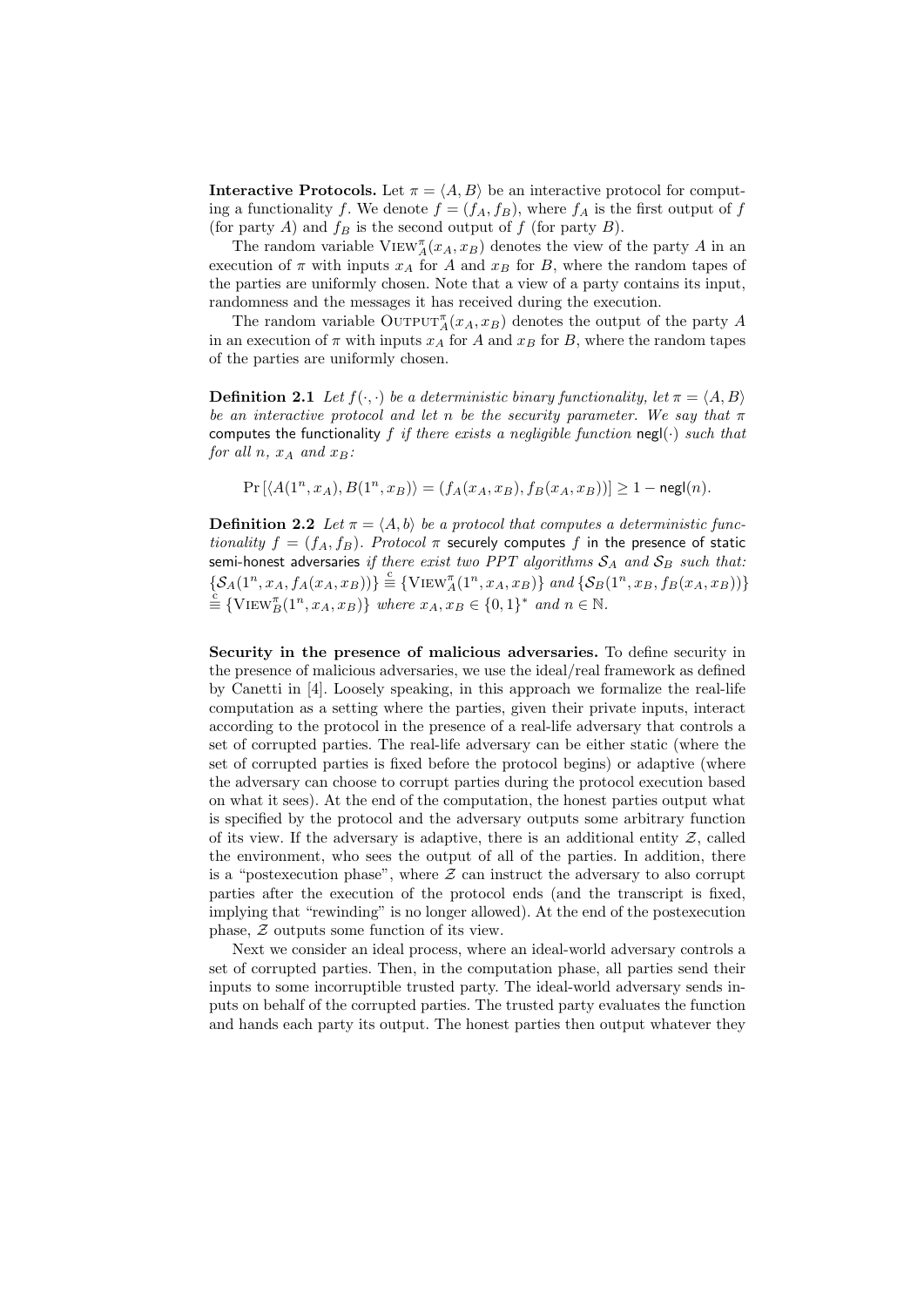received from the trusted party and the ideal-world adversary outputs some arbitrary value. Similarly to the real-life setting, in the case of adaptive security, there is an environment  $\mathcal Z$  who sees all outputs and can instruct the adversary to also corrupt parties in the postexecution phase. At the end of the postexecution phase, *Z* outputs some function of its view.

Loosely speaking, a protocol  $\pi$  is secure in the presence of static malicious adversaries, if for every static malicious real-life adversary  $A$ , there exists a static malicious ideal-world adversary *SIM* such that the distribution obtained in a real-life execution of  $\pi$  with adversary  $\mathcal A$  is indistinguishable from the distribution obtained in a ideal-world with adversary  $\mathcal{SIM}$ . Likewise, a protocol  $\pi$  is secure in the presence of adaptive malicious adversaries, if for every adaptive malicious real-life adversary  $\mathcal A$  and environment  $\mathcal Z$ , there exists an adaptive malicious ideal-world adversary *SIM* such that the output of *Z* in a real-life execution of  $\pi$  with adversary  $\mathcal A$  is indistinguishable from its output in a ideal-world with adversary *SIM*.

Security in the presence of adaptive semi-honest adversaries is defined in the same way as adaptive malicious adversaries, except that the adversary only sees the internal state of a corrupted party but cannot instruct it to deviate from the protocol specification. For full definitions see [4].

**The hybrid model.** Let *ϕ* be a functionality. The *ϕ*-hybrid model is defined as follows. The real-life model for protocol  $\pi$  is augmented with an incorruptible trusted party *T* for evaluating the functionality  $\phi$ , and the parties are allowed to make calls to the ideal functionality  $\phi$  by sending their  $\phi$ -inputs to *T*. If we consider malicious adversaries, the adversary specifies the inputs of all parties under its control. If the adversary is semi-honest, then even the corrupted parties hand *T* inputs as specified by the protocol  $\pi$ . At each invocation of  $\phi$ , the trusted party *T* sends the parties their respective outputs.

We stress that if  $\pi$  is in the  $\phi$ -hybrid model, then a view of a party *A* contains also the inputs sent by *A* to the functionality  $\phi$  and the outputs sent to *A* by *T* computing *ϕ*.

**Oblivious transfer and extensions.** We are now ready to define oblivious transfer and OT extensions.

**Definition 2.3** *The* bit oblivious transfer functionality *OT is defined by*  $OT((b_0, b_1), \sigma) = (\lambda, b_{\sigma})$ *. The* parallel oblivious transfer functionality  $m \times OT$ *is defined for strings*  $x_0, x_1, \sigma \in \{0, 1\}^m$  *as follows:*  $m \times OT((x_0, x_1), \sigma) =$  $(\lambda, (x_{\sigma_1}^1, \ldots, x_{\sigma_m}^m)) = (\lambda, x_{\sigma})$  (recall that  $x_{\sigma}$  denotes the string  $x_{\sigma_1}^1, \ldots, x_{\sigma_n}^n$ ).

We denote by  $OT<sup>k</sup>$  the ideal functionality of  $k$  independent  $OT$  computations. We stress that  $OT<sup>k</sup>$  is not the same as  $k \times OT$ , since in the latter all of the inputs are given at once whereas in  $OT<sup>k</sup>$  the inputs can be chosen over time (in particular, the receiver can choose its inputs as a function of the previous outputs it received). Using this notation, we have that an *OT* extension protocol is a protocol that securely computes  $m \times OT$  given access to  $OT<sup>k</sup>$ , where  $k < m$ . Formally: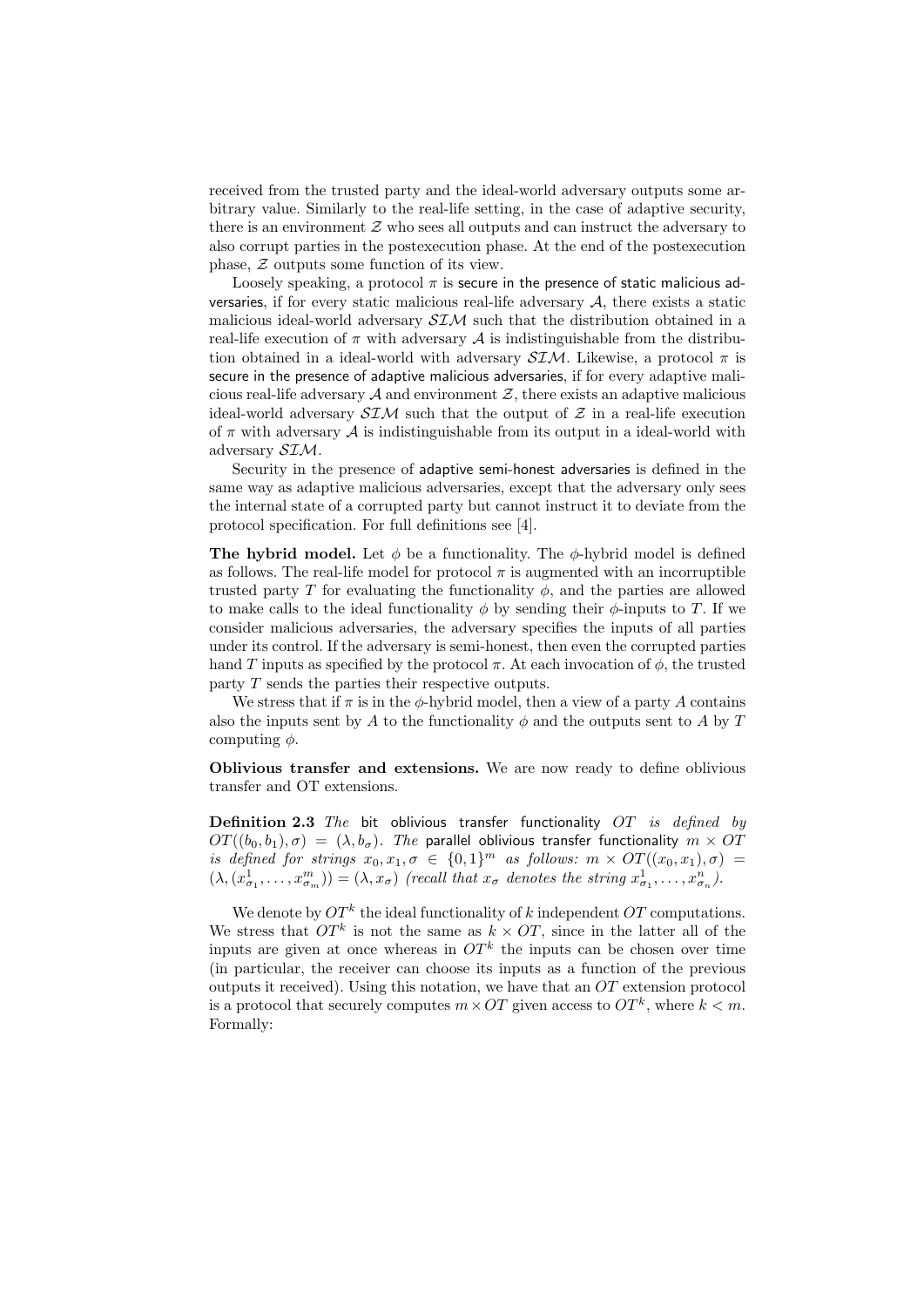**Definition 2.4** (*OT*-extension) Let  $\pi$  be a protocol and let  $k, m : \mathbb{N} \to \mathbb{N}$  be *two functions where*  $k(n) < m(n)$  *for all n.* We say that  $\pi$  *is an* OT-extension from  $k = k(n)$  to  $m = m(n)$  if  $\pi$  securely computes the  $m \times OT$  functionality in *the*  $OT^k$ -*hybrid* model.

**OT extensions – two technical propositions.** We present two propositions that we use throughout the paper. Beaver showed that *OT* can be precomputed [2]. That is, it is possible to first compute *OT* on random inputs and then use the result to later compute an *OT* on any input. Stated formally:

**Proposition 2.5 (Beaver [2])** Let  $m = m(n)$  be a polynomial. If there exists *a protocol that securely computes the m × OT functionality, then there exists a* protocol that securely computes the  $OT^m$  *ideal functionality.* 

Proposition 2.5 shows that Definition 2.4 could have been stated as a protocol that securely computes  $OT^m$  in the  $OT^k$  (or even the  $k \times OT$ ) hybrid model.

The fact that a single extension implies many has been stated many times in the literature (e.g., [3]) and is well accepted folklore, but has not been formally proved. In the full version of this paper [16], we sketch a proof of this. We stress that this holds irrespectively of how many oblivious transfers you start with (even if only a *constant number*), as long as only a polynomial number of transfers are derived. We state the proposition for adaptive malicious adversaries and observe that it holds for all four combinations of static/adaptive and semihonest/malicious adversaries.

**Proposition 2.6** *Let*  $f : \mathbb{N} \to \mathbb{N}$  *be* any *polynomially-bounded function, and let n be the security parameter. If there exists a protocol π that is an OT-extension from*  $f(n)$  *to*  $f(n)+1$  *that is secure in the presence of adaptive malicious adversaries, then for every polynomial p*(*·*) *there exists an OT-extension protocol from*  $f(n)$  *to*  $p(n)$  *that is secure in the presence of adaptive malicious adversaries.* 

# **3 OT Extensions Imply One-Way Functions**

In this section we show that the existence of an OT extension protocol implies the existence of one-way functions. We prove the theorem for any OT extension that is secure in the presence of static semi-honest adversaries (thus the theorem also holds when the OT extension is secure in the presence of adaptive and/or malicious adversaries, since these variants all imply security for static semihonest adversaries).

**Theorem 3.1** *Let n be the security parameter. If there exists a protocol that is* an OT-extension from *n* to  $n + 1$  that is secure in the presence of static semi*honest adversaries, then there exist one-way functions.*

**Proof Sketch:** To prove this, we use an information-theoretic lower bound given in [18] to show that the existence of a protocol  $\pi$  that is an OT-extension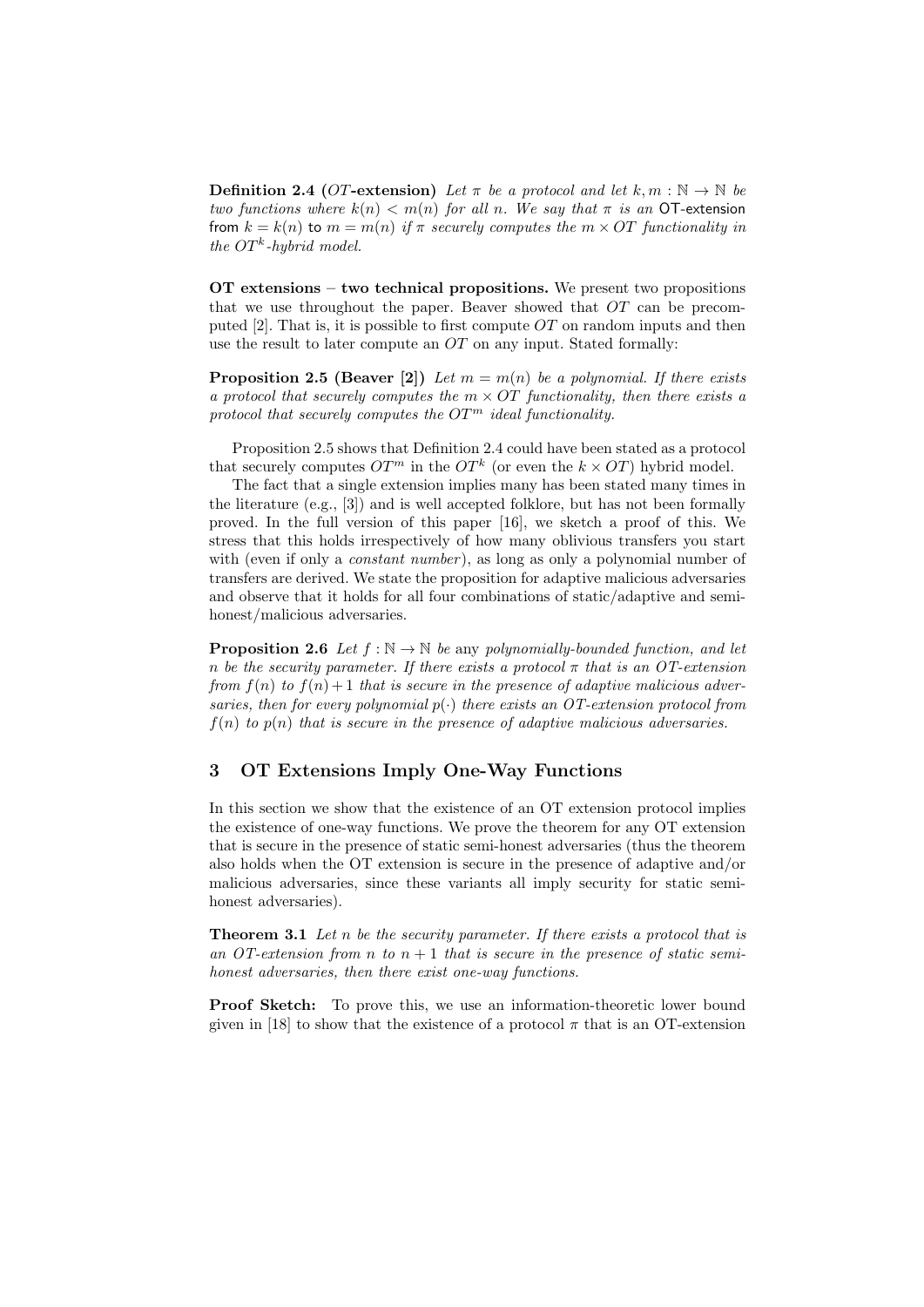from *n* to  $n+1$  implies the existence of two polynomial-time constructible probability ensembles that are computationally indistinguishable and yet their statistical distance is noticeable. The fact that this implies one-way functions was shown in [8].

We define two polynomial-time constructible probability ensembles  $RL =$  ${RL_n}_{n \in \mathbb{N}}$  and  ${SM} = {SM_n}_{n \in \mathbb{N}}$  that are computationally indistinguishable, but have noticeable statistical distance. Let  $S_S$  and  $S_R$  be the two simulators that are guaranteed to exist for  $\pi$  by its semi-honest security. We begin by defining the probability ensembles RL and SM, that represent the real and the simulated transcripts, respectively.

- RL<sub>n</sub>: First, a party  $P \in \{S, R\}$  is chosen at random. Then, inputs for both parties  $x_0, x_1, \sigma \in \{0, 1\}^n$  are chosen uniformly at random and the real protocol  $\pi$  is executed on inputs  $(x_0, x_1)$  for the sender and  $\sigma$  for the receiver. The output of  $\mathsf{RL}_n$  is a pair  $(v, \omega)$  where *v* is the view of party *P* in the execution described above and  $\omega$  is the output of the other party.
- SM<sub>n</sub>: Similarly to the above, a party  $P \in \{S, R\}$  and inputs  $x_0, x_1, \sigma \in \{0, 1\}^n$ are chosen uniformly at random. Then, the simulator  $S_P$  (that is,  $S_R$  is  $P = R$  and  $S_S$  if  $P = S$ ) is executed on the corresponding input and output of party *P*. The output of  $\mathsf{SM}_n$  is a pair  $(v, \omega)$  where *v* is the view generated by the simulator and  $\omega$  is the output of the other party as defined by the functionality.

We now prove that the ensembles RL and SM are computationally indistinguishable but statistically far. The fact that they are computationally indistinguishable can be derived from the (computational) security of  $\pi$ . Specifically, for every  $P \in \{S, R\}$ , it holds that the view generated by the simulator  $S_P$  is computationally indistinguishable from a real view of  $P$  in an execution of  $\pi$ , and hence it can be easily shown that RL and SM are computationally indistinguishable. Intuitively, the fact that the two ensembles are statistically far apart follows from the fact that OT cannot be extended with statistical security [3] and so the ensembles cannot be statistically close. However, this argument is not sufficient, because it only implies that RL and SM are *not statistically close*, whereas what we need to show is that the two ensembles are *statistically far apart*. Specifically, the impossibility result of [3] only shows that there exists a polynomial  $p(\cdot)$  such that *for infinitely many n*<sup>'s</sup>, the statistical distance between  $\mathsf{RL}_n$  and  $SM_n$  is  $\frac{1}{p(n)}$ , while the existence of one-way functions as proven in [8] only follows if there exists a polynomial  $p(\cdot)$  such that *for all sufficiently large n*'s, the statistical distance between  $\mathsf{RL}_n$  and  $\mathsf{SM}_n$  is  $\frac{1}{p(n)}$ . We therefore use the recent *non-asymptotic bound* on the statistical distance shown by [18], and use it to derive the following:

**Claim 3.2** *There exists a polynomial*  $p(\cdot)$  *such that for all sufficiently large n*'s *the statistical distance between*  $\mathsf{RL}_n$  *and*  $\mathsf{SM}_n$  *is at least*  $1/p(n)$ *. Stated differently, the ensembles* RL *and* SM *have noticeable statistical distance.*

The proof of Claim 3.2 appears in [16]. Applying [8], as mentioned above, we conclude that one-way functions exist, and this concludes the proof sketch.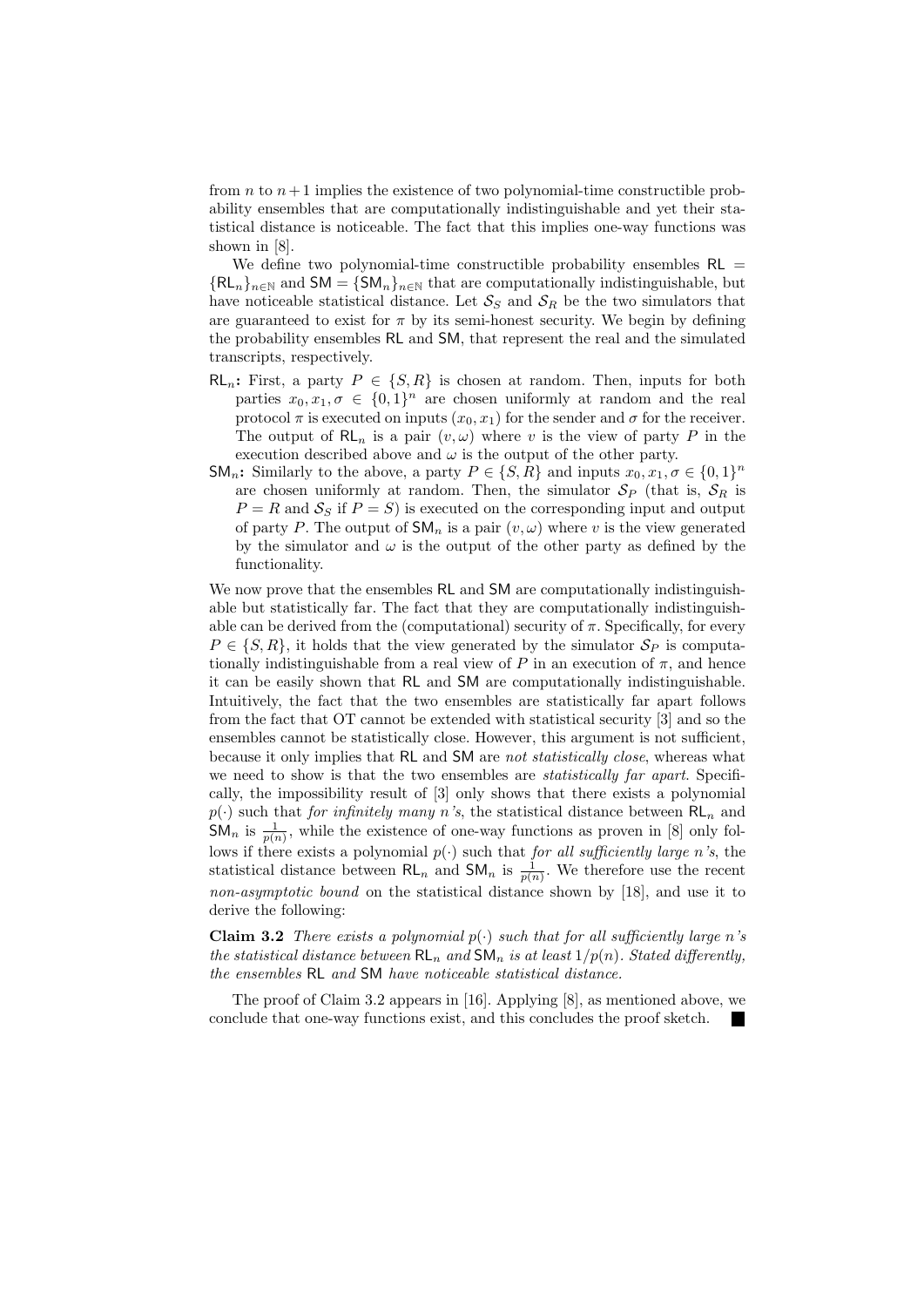# **4 Adaptive Security**

In this section we consider the feasibility of constructing *OT*-extension protocols that are secure in the presence of adaptive adversaries. It is easy to see that the *OT*-extension protocols of Beaver [3] and Ishai et al. [11] are not secure when considering adaptive security. This is because the receiver's view is essentially a binding commitment to all of the sender's inputs.<sup>2</sup> This raises the question as to whether there exists an  $OT$  extension protocol at all in the presence of adaptive adversaries. Of course, if the existence of an *OT* extension protocol (that is secure for adaptive adversaries) implies *OT* that is secure for adaptive adversaries, then this means that only a trivial *OT* extension that constructs *OT* from scratch exists. We provide a partial answer to this question and show that a protocol for *OT*-extension that is secure in the presence of adaptive adversaries implies the existence of an *OT* protocol that is secure in the presence of *static* adversaries. Thus, any protocol for extending *OT* that maintains adaptive security needs to assume, at the very least, the existence of a statically secure protocol for *OT*. We state and prove this for semi-honest adversaries; an analogous theorem for malicious adversaries can be obtained by applying a GMW-type compiler. Formally, we prove the following theorem (the intuition appears immediately after Protocol 4.2 below):

**Theorem 4.1** *Let n be the security parameter. If there exists an OT-extension* protocol from *n* to  $n+1$  that is secure in the presence of adaptive semi-honest *adversaries, then there exists an OT protocol that is secure in the presence of static semi-honest adversaries.*

*Proof.* We prove the theorem by building an *OT* protocol that is secure in the presence of static adversaries from any *OT* extension from *n* to 4*n* that is secure in the presence of adaptive adversaries. (Note that by Proposition 2.6, an *OT* extension from *n* to 4*n* exists if there exists an extension from *n* to  $n + 1$ .) We first present the construction of the *OT* protocol for static adversaries and then provide intuition as to why it is secure.

Let  $\pi = \langle S, R \rangle$  be a protocol that securely computes the  $4n \times OT$  functionality in the  $OT<sup>n</sup>$ -hybrid model in the presence of adaptive semi-honest adversaries. We assume that all of the ideal calls to  $OT$  in  $\pi$  are such that *S* plays the sender and *R* plays the receiver. This is without loss of generality since the roles in *OT* can always be reversed [19]. We construct an  $OT$  protocol  $\hat{\pi}$  in the plain model (i.e., with no calls to an ideal *OT* functionality), as follows:

# **Protocol 4.2** (*OT* protocol  $\hat{\pi} = \langle \hat{S}, \hat{R} \rangle$  for Static Adversaries)

 $\mathbf{I}$  **Inputs:** Sender  $\hat{S}$  has  $b_0, b_1 \in \{0, 1\}$  and receiver  $\hat{R}$  has  $\sigma \in \{0, 1\}$ .

<sup>&</sup>lt;sup>2</sup> In [3] a Yao garbled circuit is used which is binding when instantiated with known encryption methods. Likewise, [11] uses correlation-robust hash functions for which it is hard to find collisions, which is exactly what is needed in order to "explain the transcript" in different ways as is needed for proving adaptive security.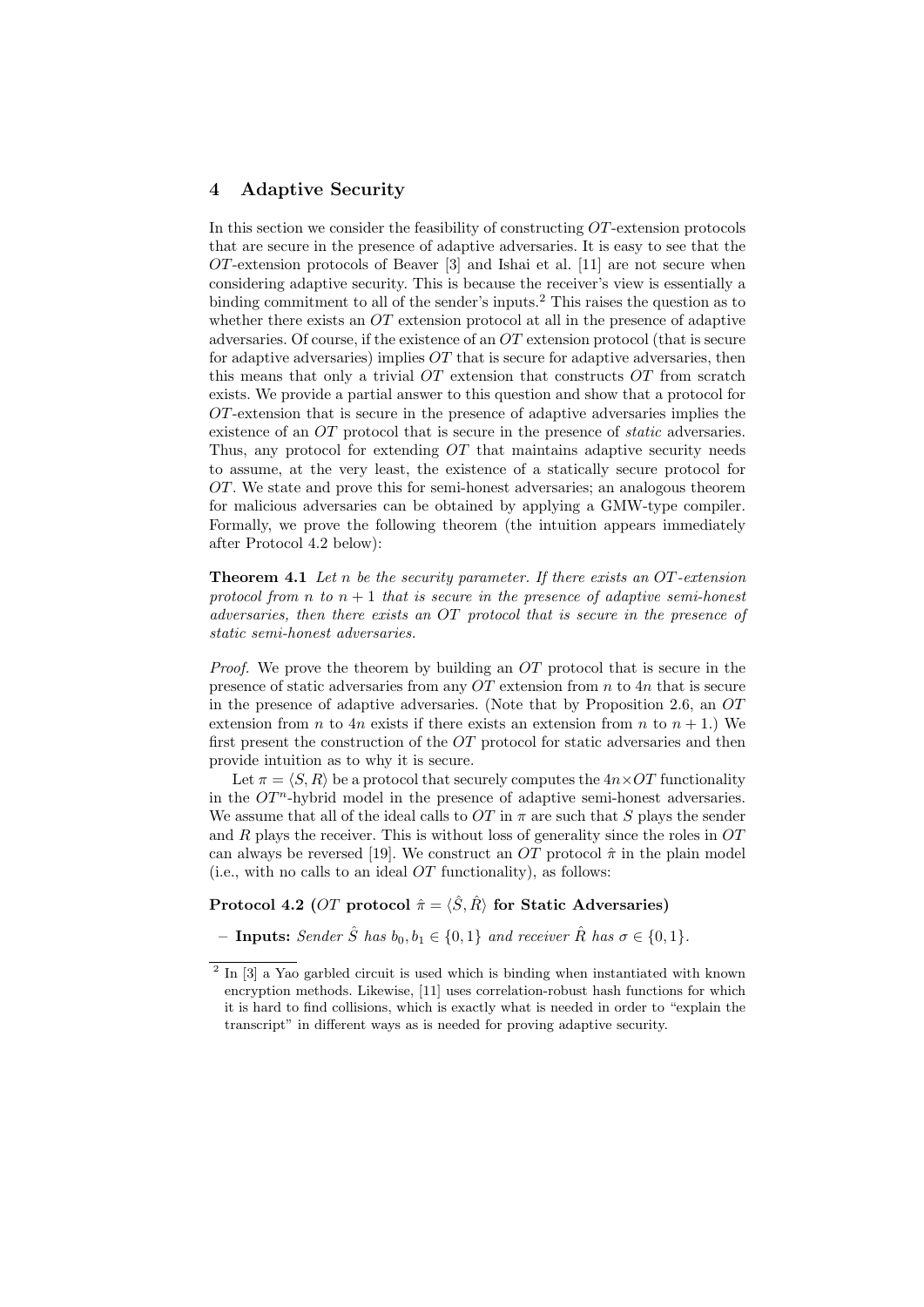#### **– The protocol:**

- *1.*  $\hat{S}$  *chooses two random strings*  $\alpha_0, \alpha_1 \in \{0, 1\}^{4n}$ *.*
- 2.  $\hat{S}$  *and*  $\hat{R}$  *run the extension protocol*  $\pi$  *as follows:* 
	- *(a)*  $\hat{S}$  *plays the sender*  $S$  *in*  $\pi$  *with inputs*  $(\alpha_0, \alpha_1)$ *.*
	- $\hat{R}$  *plays*  $R$  *in*  $\pi$  *with input*  $\sigma^{4n}$  *(i.e., the string of length* 4*n with all bits set to*  $\sigma$ *).*
	- *(c)* The parties follow the instructions of  $\pi$  exactly except that whenever *π instructs them to make an ideal call to the OT functionality with input*  $(\beta_0, \beta_1)$  *for S and input*  $\tau$  *for R, the sender*  $\hat{S}$  *sends the pair*  $(\beta_0, \beta_1)$  *to*  $\hat{R}$ *, and*  $\hat{R}$  *proceeds to run*  $R$  *with output*  $\beta_{\tau}$  *from the simulated ideal call.*
- *(d) Let*  $\gamma \in \{0,1\}^{4n}$  *denote the output of R in the execution of*  $\pi$ *.*
- *3.*  $\hat{S}$  *chooses two random strings*  $r_0, r_1 \in_R \{0, 1\}^{4n}$  *and sets:*

 $z_0 = \langle \alpha_0, r_0 \rangle \oplus b_0$  and  $z_1 = \langle \alpha_1, r_1 \rangle \oplus b_1$ .

 $\hat{S}$  *sends*  $(r_0, z_0)$  *and*  $(r_1, z_1)$  *to*  $\hat{R}$ *.* 

 $-$  **Output:**  $\hat{R}$  *outputs*  $z_{\sigma} \oplus \langle \gamma, r_{\sigma} \rangle$ *.* 

It is clear that  $\hat{\pi}$  correctly computes the *OT* functionality. This is because by the correctness of the *OT* extension protocol, *R* will output  $\gamma = \alpha_{\sigma}$  in Step 2d, except with negligible probability. Thus,  $z_{\sigma} \oplus \langle \gamma, r_{\sigma} \rangle = z_{\sigma} \oplus \langle \alpha_{\sigma}, r_{\sigma} \rangle = b_{\sigma}$ , as required.

We proceed to prove that  $\pi$  securely computes the *OT* functionality in the presence of semi-honest adversaries. We begin with the intuition. If *S*ˆ and *R*ˆ were to run the original extension protocol  $\pi$  with the ideal calls, then it is clear that  $\hat{\pi}$  is a secure *OT* protocol. This is because  $\hat{S}$  learns nothing about  $\sigma$ , and  $\hat{R}$  learns  $\alpha_{\sigma}$  but nothing about  $\alpha_{1-\sigma}$ . Thus,  $\hat{R}$  learns  $b_{\sigma}$  but nothing about *b*<sub>1</sub><sup>*−σ*</sup> (observe that  $\langle \alpha_{1-\sigma}, r_{1-\sigma} \rangle$  hides  $b_{1-\sigma}$  by the fact that  $\alpha_{1-\sigma}$  is random). Now, in  $\hat{\pi}$  the difference is that  $\hat{S}$  sends both inputs to  $\hat{R}$  in every ideal OT call within the execution of  $\pi$ . Clearly,  $\hat{S}$ 's view can be simulated since its view is identical to the case that  $\pi$  with the ideal *OT* calls is used. In contrast,  $\hat{R}$ learns more information since it obtains both sender inputs in all ideal *OT* calls. Since the inputs to each ideal call are a single bit, we have that  $\hat{R}$  obtains  $n$ more bits of information than in the original extension protocol using ideal *OT* calls. However,  $\alpha_{1-\sigma}$  is 4*n* bits long and so still must have high entropy even given the *n* additional bits of information learned. This entropy is enough to hide  $b_{1-\sigma}$  since  $\langle \alpha_{1-\sigma}, r_{1-\sigma} \rangle$  is a perfect universal hash function, and so a good randomness extractor.

The above seems to have nothing to do with the fact that the extension protocol *π* is secure in the presence of *adaptive adversaries*. However, the argument that just *n* more bits of information are obtained is valid only in this case. Specifically, by the definition of security in the presence of adaptive adversaries, the simulator must be able to simulate in the case that the receiver is corrupted at the onset, and the sender is corrupted at the end after the protocol concludes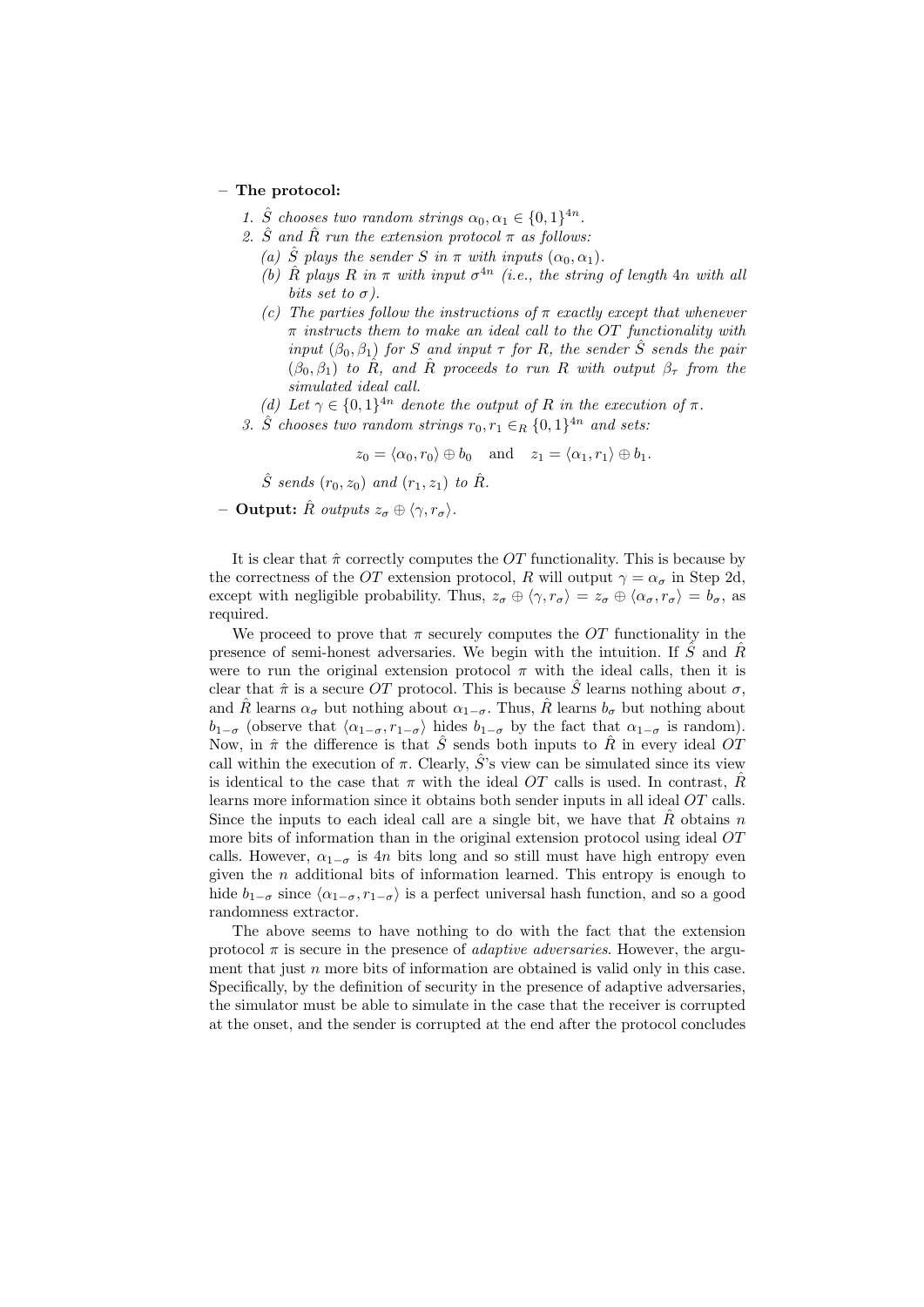(formally, in the "post-execution corruption phase"). This means that the simulator must first generate a receiver-view (given the receiver's input and output), and must then later generate a sender-view (given the sender's input) that is consistent with the *already fixed* receiver-view that it previously generated. This sender-view contains, amongst other things, the inputs that the sender uses in all of the *n* ideal calls to the *OT* functionality within the extension protocol  $\pi$ . Thus, it is possible to add these inputs of the sender to the previously generated receiver-view (we call this the extended receiver view) and the result is the receiver-view in the modified extension protocol used in Step 2 of  $\hat{\pi}$ ; in particular, both sender's inputs to all ideal *OT* calls appear. Observe that only *n* bits of additional information are added to the receiver view in order to obtain the extended view, and so there are at most  $2^n$  extended views for any given receiver view. However, there are  $2^{4n}$  different possible strings  $\alpha_{1-\sigma}$ . The crucial point here is that the above implies that many different possible strings  $\alpha_{1-\sigma}$ must be consistent with any given extended view (except with negligible probability). This relies critically on the fact that the receiver-view is fixed before the sender corruption and so the same extended receiver-view must be consistent with many different sender inputs to the ideal *OT* calls. Now, once we have that many different possible  $\alpha_{1-\sigma}$  strings are consistent, we can use the fact that  $a_{1-\sigma}$  is randomly chosen to apply the leftover hash lemma and conclude that  $\langle \alpha_{1-\sigma}, r_{1-\sigma} \rangle$  is a bit that is statistically close to uniform. We now proceed to the formal proof.

**Corrupted sender:** The case of a corrupted sender is straightforward since the sender *S*ˆ receives no information in Step 2 of ˆ*π* beyond what it receives in a real execution of  $\pi$  with ideal  $OT$  calls. Thus the simulator that is assumed to exist for the sender *S* in  $\pi$  can be used to generate the exact view of  $\hat{S}$  in Step 2 of  $\hat{\pi}$ . Since  $\hat{S}$  receives no messages beyond in Step 2, there is nothing more to be added to the view of *S*ˆ.

**Corrupted receiver:** In order to construct our simulator  $S_{\hat{R}}$  for the corrupted receiver  $\hat{R}$  in  $\hat{\pi}$ , we first define a specific simulator  $\mathcal{SIM}$  for the extension protocol  $\pi$  for the adaptive setting. Let  $\mathcal A$  and  $\mathcal Z$  be the following real-life semihonest adversary and environment for  $\pi$ ; see Section 2 for a brief overview of the definition of adaptive security, and [4] for full definitions. At the beginning of the execution of  $\pi$ , the adversary  $\mathcal A$  corrupts the receiver and learns its input  $\sigma \in \{0,1\}^{4n}$ . It then follows the honest strategy for *R* and at the end of the execution, outputs its entire view. In the post-execution phase, *Z* generates a "corrupt *S*" message, sends it to *A* who corrupts *S* and hands *Z* the internal view of *S*. *Z* then outputs its internal view (note that it contains views of both *R* and *S*). Let *SIM* be the ideal-process adversary that is guaranteed to exist for this *A* and *Z* by the security of *π*. We remark that *SIM* generates a view of an execution of  $\pi$  in the *OT*-hybrid model, where ideal calls are used for the *n* invocations of *OT*. We use *SIM* to construct the simulator  $S_{\hat{R}}$  for the case of a corrupted receiver in ˆ*π*.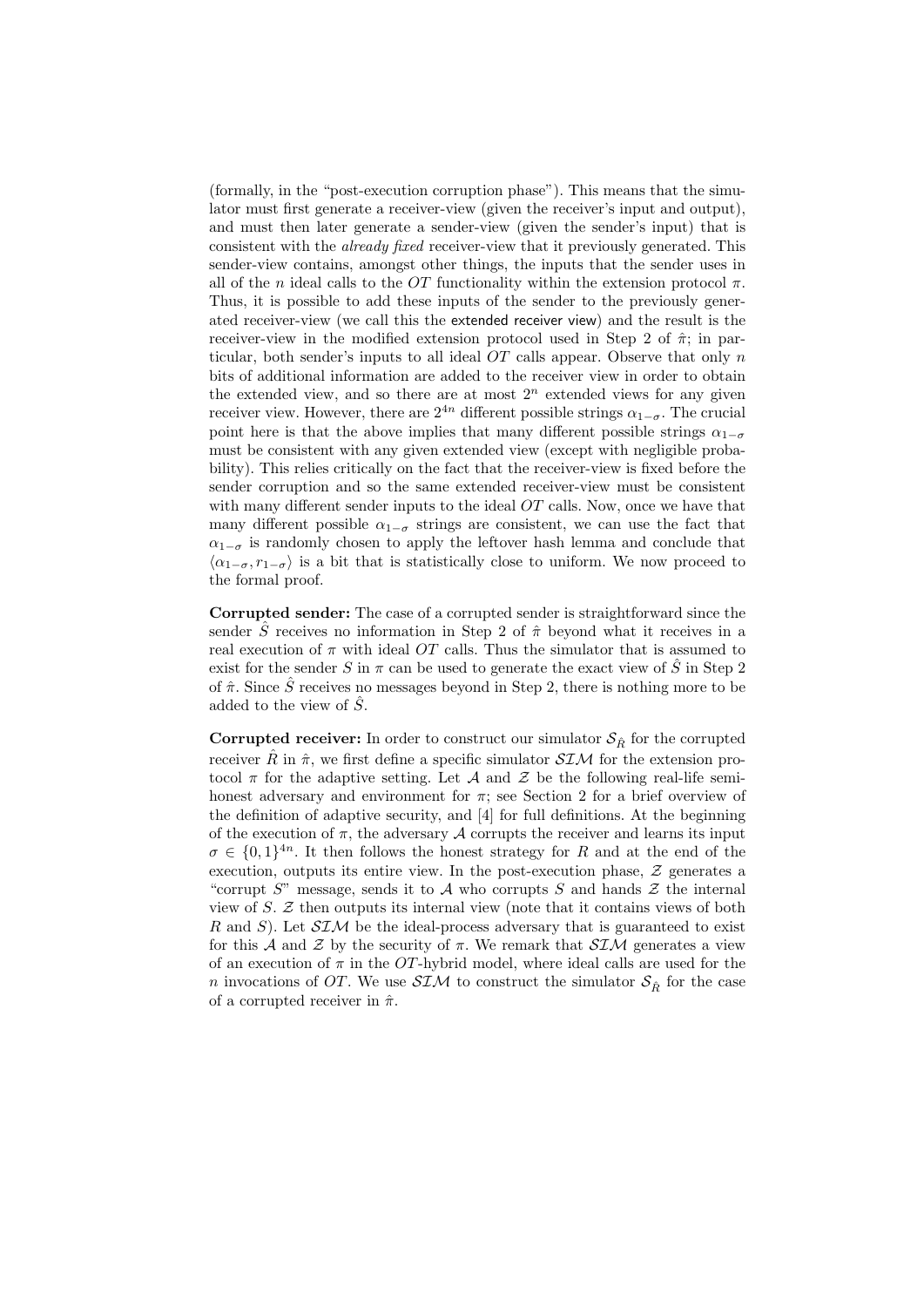**Construction 4.3**  $(S_{\hat{R}})$   $S_{\hat{R}}$  receives  $\sigma$  and  $b_{\sigma}$  as input and works in three stages *as follows:*

- *1.* Stage 1 obtain simulated receiver-view in  $\pi$ :
	- *(a) Choose a random string*  $\alpha_{\sigma} \in_R \{0,1\}^{4n}$  *as the "output of*  $\pi$ " *and a random tape rSIM for SIM of the appropriate length.*
	- *(b) Start an execution of SIM with random-tape rSIM. When SIM corrupts the receiver, hand*  $\sigma^{4n}$  *to SIM as the input of R.*
	- *(c)* In the computation stage, play the role of the trusted party and send  $\alpha_{\sigma}$  $to$  *SIM* as the output of R from  $4n \times OT$ . (Since we are in the semi*honest setting, R always sends its specified input*  $\sigma^{4n}$  *and so the output that it would receive is always*  $\alpha_{\sigma}$ *.*)
	- *(d) Let v<sup>R</sup> be the output of SIM at the end of the execution phase (this consists of a view for the receiver). If*  $v_R$  *is not consistent with*  $\sigma^{4n}$  *and*  $\alpha_{\sigma}$ <sup>3</sup> *return*  $\perp$  *and abort. Otherwise, proceed to the next stage.*
- *2.* Stage 2 obtain extended receiver-view:
	- *(a) Choose a random string*  $\alpha_{1-\sigma} \in \{0,1\}^{4n}$ *.*
	- *(b) Send a "corrupt S" message to SIM on behalf of Z. When SIM corrupts the sender, hand*  $(\alpha_0, \alpha_1)$  *to SIM as the input of S.*
	- *(c)* Let  $v_S$  be the view of the sender sent by SIM to Z. If  $v_S$  is not consistent *with*  $v_R$  *and the inputs, output*  $\perp$  *and abort. If*  $v_S$  *is consistent with*  $v_R$ *and the inputs, then for each of the n calls for the ideal OT functionality, extend v<sup>R</sup> by appending the other input used by the sender (as appear in vS) into the view v<sup>R</sup> (note that v<sup>R</sup> already contains one of the inputs used by the sender in each call since the receiver receives one output in each ideal call). Let*  $v'_R$  *be the extended view.*
- *3.* Stage 3 complete simulation:
	- *(a) Choose two random strings*  $r_0, r_1 \in \{0, 1\}^{4n}$ ; *let*  $z_\sigma = \langle \alpha_\sigma, r_\sigma \rangle \oplus b_\sigma$  *(where*  $b_{\sigma}$  *is from the input of*  $S_{\hat{B}}$ *) and let*  $z_{1-\sigma}$  *be a random bit.*
	- (b) *Output*  $v'_R$ *, r*<sub>0</sub>*, r*<sub>1</sub>*, z*<sub>0</sub>*, z*<sub>1</sub>*.*

We prove that:

$$
\left\{ \mathcal{S}_{\hat{R}}(1^n, \sigma, b_{\sigma}) \right\}_{b_0, b_1, \sigma \in \{0, 1\}, n \in \mathbb{N}} \stackrel{c}{=} \left\{ \mathrm{VIEW}_{\hat{R}}^{\hat{\pi}}(1^n, b_0, b_1, \sigma) \right\}_{b_0, b_1, \sigma \in \{0, 1\}, n \in \mathbb{N}} \tag{1}
$$

To prove Eq. (1), we consider a hybrid simulator  $S<sup>h</sup>$  that receives as input  $b<sub>1-\sigma</sub>$ in addition to the input  $(\sigma, b_{\sigma})$  of  $S_{\hat{R}}$ . It then works exactly as  $S_{\hat{R}}$  except that in Stage 3 of the simulation it sets  $z_{1-\sigma} = \langle \alpha_{1-\sigma}, r_{1-\sigma} \rangle \oplus b_{1-\sigma}$  (instead of setting  $z_{1-\sigma}$  to a random bit as  $S_{\hat{R}}$  does).

We first prove that the output of the hybrid simulator is indistinguishable from the receiver view in a real execution. That is, we prove that:

$$
\left\{ \mathcal{S}^{h}(1^{n}, \sigma, b_{0}, b_{1}) \right\} \stackrel{c}{\equiv} \left\{ \mathrm{VIEW}_{\hat{R}}^{\hat{\pi}}(1^{n}, b_{0}, b_{1}, \sigma) \right\} \tag{2}
$$

<sup>&</sup>lt;sup>3</sup> We say that a view is consistent with inputs and outputs if when running the party on the given view and input, it outputs the correct output.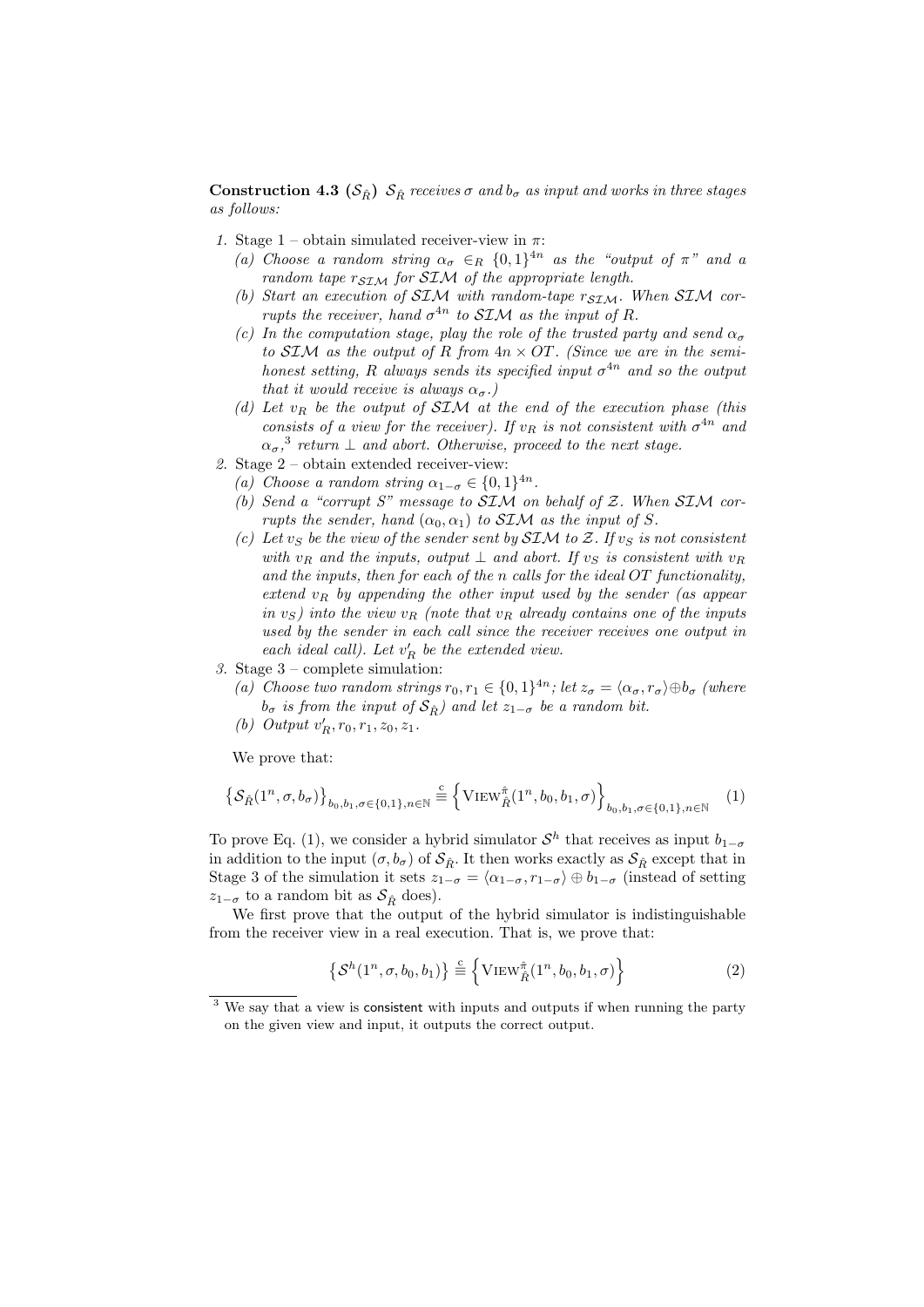The only difference between the two distributions is that in  $VIEW^{\hat{\pi}}_{\hat{R}}(1^n, b_0, b_1, \sigma)$ , the "extended view of *R*" (including both inputs used by the sender in each ideal OT call) is generated in a real execution of  $\pi$ , whereas in  $\mathcal{S}^h(1^n, \sigma, b_0, b_1)$  the extended view is generated by *SIM* after the corruption at the end. So intuitively the guarantee that  $SIM$  is a good simulator implies that the two ensembles are computationally indistinguishable. Formally, we define a machine *D* that receives the output of  $Z$  after an execution of  $\pi$  in the adaptive setting, and attempts to determine whether it obtained a pair of receiver/sender views from a real or ideal execution. *D* generates an extended receiver-view from the pair of receiver/sender views that it received, and in addition computes the messages  $(r_0, z_0)$ ,  $(r_1, z_1)$  using the correct sender inputs  $b_0, b_1$  (that it's given as auxiliary input) and using the strings  $\alpha_0, \alpha_1$  that appear in  $\mathcal{Z}$ 's output. Finally,  $\mathcal{D}$ outputs the extended receiver-view together with the last message; this constitutes a view of the receiver  $\hat{R}$  in  $\hat{\pi}$ . It is immediate that if  $\mathcal D$  received a pair of views from a real execution of *π* then it outputs a view which is *identical* to  $V$ IEW $^{\hat{\pi}}_{\hat{R}}(1^n, b_0, b_1, \sigma)$ . In contrast, if  $\mathcal D$  received a pair of views generated by  $\mathcal{SIM}$ in an ideal execution, then it outputs a view which is *identical* to  $S^h(1^n, \sigma, b_0, b_1)$ . Thus, Eq. (2) follows from the security of *π* with simulator *SIM*.

We now proceed to prove that the output of  $S_{\hat{R}}$  is statistically close to the output of the hybrid simulator *S h* . That is:

$$
\left\{ \mathcal{S}_{\hat{R}}(1^n, \sigma, b_{\sigma}) \right\}_{b_0, b_1, \sigma \in \{0, 1\}, n \in \mathbb{N}} \stackrel{\text{s}}{=} \left\{ \mathcal{S}^h(1^n, \sigma, b_0, b_1) \right\}_{b_0, b_1, \sigma \in \{0, 1\}, n \in \mathbb{N}} \tag{3}
$$

First note that  $\mathcal{S}_{\hat{R}}$  and  $\mathcal{S}^h$  work identically in the first two stages of the simulation and differ only in how  $z_{1-\sigma}$  is computed. In particular, the distributions over the extended views generated by  $\mathcal{S}_{\hat{R}}$  and by  $\mathcal{S}^h$  are identical; let  $V'_R(1^n, \sigma)$  denote this distribution.

The first step is to show that with probability negligibly close to 1, there are exponentially many strings  $\alpha_{1-\sigma}$  that are consistent with an extended view generated by  $SLM$  (as run by  $S^h$  or equivalently  $S_{\hat{R}}$ ). Fix  $\sigma \in \{0,1\}$  and  $b_{\sigma}$  (the following holds for all  $\sigma$ ,  $b_{\sigma}$  and we fix them here for clarity). For a given random tape  $r_{\text{SIM}}$  of  $\mathcal{SIM}$  and a given  $\alpha_{\sigma}$ , let  $v_R$  be the (regular, non-extended) view generated by *SIM* with random tape  $r_{SIM}$  and  $\alpha_{\sigma}$  in the execution phase. Let  $\Delta(r_{\text{SIM}}, \alpha_{\sigma})$  be the set of all strings  $\alpha_{1-\sigma}$  of size 4*n* for which the views *v<sub>R</sub>*, *v<sub>S</sub>* generated by *SIM* with random tape  $r_{\text{SIM}}$  and inputs  $\alpha_{\sigma}$  and  $\alpha_{1-\sigma}$  in the computation and post-execution phases, respectively, are all *consistent* (we have already fixed  $\sigma$  and  $b_{\sigma}$  so consistency is also with respect to these values; see Footnote 3). Note that if  $S^h$  or  $S_{\hat{R}}$  would output  $\perp$  in the first stage (i.e., if  $v_R$  is not consistent with the input and output) when choosing  $r_{\mathcal{SIM}}$ ,  $\alpha_{\sigma}$  then  $\Delta(r_{\mathcal{SIM}}, \alpha_{\sigma})$  is *empty*.

We now prove that for every  $\sigma, b_{\sigma} \in \{0, 1\}$ , there exists a negligible function *µ* such that  $\sqrt{2}$ 3*n* ]

$$
Pr_{rs_{\mathcal{IM}},\alpha_{\sigma}}\left[|\mathcal{A}(rs_{\mathcal{IM}},\alpha_{\sigma})| \geq 2^{3n}\right] \geq 1-\mu(n).
$$

Intuitively, this holds because if  $\Delta(r_{\text{SIM}}, \alpha_{\sigma})$  is "small", then *SIM* would fail with high probability. Formally, assume that  $Pr_{rsxM, \alpha_{\sigma}}[|\Delta(r_{sXM}, \alpha_{\sigma})| \geq 2^{3n}]$  is non-negligibly smaller than 1. We consider two cases: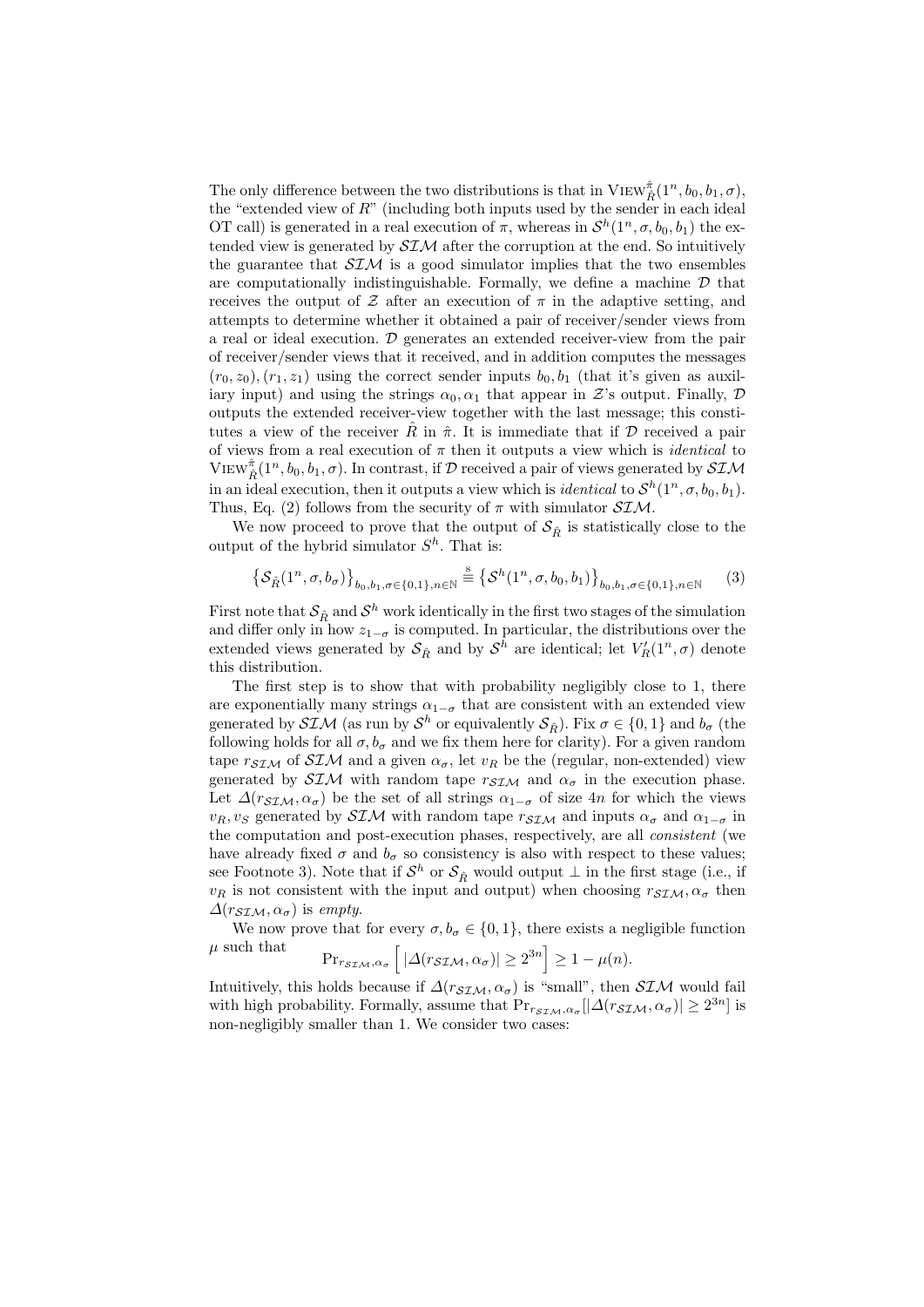- 1. With non-negligible probability, the view  $v_R$  generated by  $SIM$  with random tape  $r_{\mathcal{SIM}}$  and  $\alpha_{\sigma}$  cause  $\mathcal{S}^h$  and  $\mathcal{S}_{\hat{R}}$  to output  $\perp$  (i.e., it is not consistent with the inputs/outputs): In this case, a distinguisher  $Z$  easily distinguishes the output of  $SIM$  from the views of  $v_R, v_S$  in a real execution of  $\pi$  since in a real execution the views are consistent except with negligible probability.
- 2. With non-negligible probability,  $v_R$  *is* consistent but  $|\Delta(r_{\mathcal{SIM}}, \alpha_{\sigma})| < 2^{3n}$ : In this case, it is possible to distinguish a real execution of  $\pi$  from an ideal execution with *SIM* because the probability that a random  $\alpha_{1-\sigma}$  is in  $\Delta(r_{\mathcal{SIM}}, \alpha_{\sigma})$  is less than  $\frac{2^{3n}}{2^{4n}}$  $\frac{2^{3n}}{2^{4n}} = 2^{-n}$ . Thus, the environment  $\mathcal{Z}$  can just supply a random  $\alpha_{1-\sigma}$  and see if in the post-execution corruption it receives a consistent view. In the real execution it will always receive a consistent view. However, in the ideal (simulated) execution, it will receive a consistent view with probability less than 2*<sup>−</sup><sup>n</sup>*. This is due to the fact that when  $\alpha_{1-\sigma} \notin \Delta(r_{STM}, \alpha_{\sigma})$  the view is *not* consistent. Thus,  $\mathcal Z$  distinguishes with probability  $(1 - 2^{-n})$  times the probability that this case occurs, which is non-negligible.

We stress that the calculation in the second case holds since the view of the receiver  $v_R$  is fixed before the post-execution phase and thus is fixed before  $\alpha_{1-\sigma}$  is essentially chosen.

We now fix  $r_{\mathcal{SIM}}^*$  and  $\alpha_\sigma^*$  for which  $|\Delta(r_{\mathcal{SIM}}^*, \alpha_\sigma^*)| \geq 2^{3n}$  and prove that the outputs of  $S^h$  and  $S_{\hat{R}}$  are statistically close for such  $r^*_{\mathcal{SIM}}$  and  $\alpha^*_{\sigma}$ . First, recall that an extended view  $v'_R$  is obtained by concatenating the other (previously not received) input of the sender in the *n* calls to the ideal *OT* to the view *vR*. Since there are  $2^n$  possible "other sender inputs" in the *n* ideal  $OT$  calls, it follows that for any given receiver-view  $v_R$  (which is fully determined by  $r^*_{\mathcal{SIM}}$  and  $\alpha^*_{\sigma}$ ; recall that  $\sigma, b_{\sigma}$  are already fixed) there are at most  $2^{n}$  possible associated extended views. (Again, this relies on the fact that the receiver-view is fixed before the post-execution corruption phase.)

Now, since there are 2*<sup>n</sup>* possible extended views, we can partition the at least  $2^{3n}$  consistent strings  $\alpha_{1-\sigma} \in \Delta(r^*_{\mathcal{SLM}}, \alpha^*_{\sigma})$  so that each partition contains the set of strings  $\alpha_{1-\sigma}$  that yield the extended view  $v'_R$ . Equivalently, we associate  $\alpha_{1-\sigma}$ with  $v'_R$  if  $SLM$  with  $r^*_{SLM}$  and  $\alpha^*_{\sigma}$  outputs the extended view  $v'_R$  when given *α*<sub>1*−σ*</sub> in the post-execution corruption phase. We denote by  $\Gamma(v'_R, r^*_{\mathcal{SIM}}, \alpha^*_{\sigma})$  the set of all strings  $\alpha_{1-\sigma} \in \Delta(r^*_{\mathcal{SIM}}, \alpha^*_{\sigma})$  which are associated with  $v'_R$ , as described above.

We argue that the probability of obtaining an extended view  $v'_R$  for which  $| \Gamma(v'_R, r^*_{\mathcal{SIM}}, \alpha^*_{\sigma}) |$  < 2<sup>*n*</sup> is at most 2<sup>-*n*</sup> (i.e., an extended view for which the set of associated strings  $\alpha_{1-\sigma}$  is small is obtained with probability at most  $2^{-n}$ ). We stress that the probability is over the choice of  $\alpha_{1-\sigma}$  (all other randomness is fixed).

In order to see this, observe that the fact that  $| \Delta(r_{\mathcal{SLM}}^*, \alpha_{\sigma}^*) | \geq 2^{3n}$  implies that there are at least  $2^{3n}$  strings  $\alpha_{1-\sigma}$  that are associated with *some* extended view  $v'_R$ . Now, for every  $v'_R$  for which  $|\Gamma(v'_R, r^*_{\mathcal{SIM}}, \alpha^*_{\sigma})| < 2^n$ , we have that  $v'_R$ is generated by less than  $2^n$  of those  $2^{3n}$  strings. Thus, such a  $v'_R$  is obtained with probability less than  $2^{n}/2^{3n} = 2^{-2n}$ . By union bound over the  $2^{n}$  possible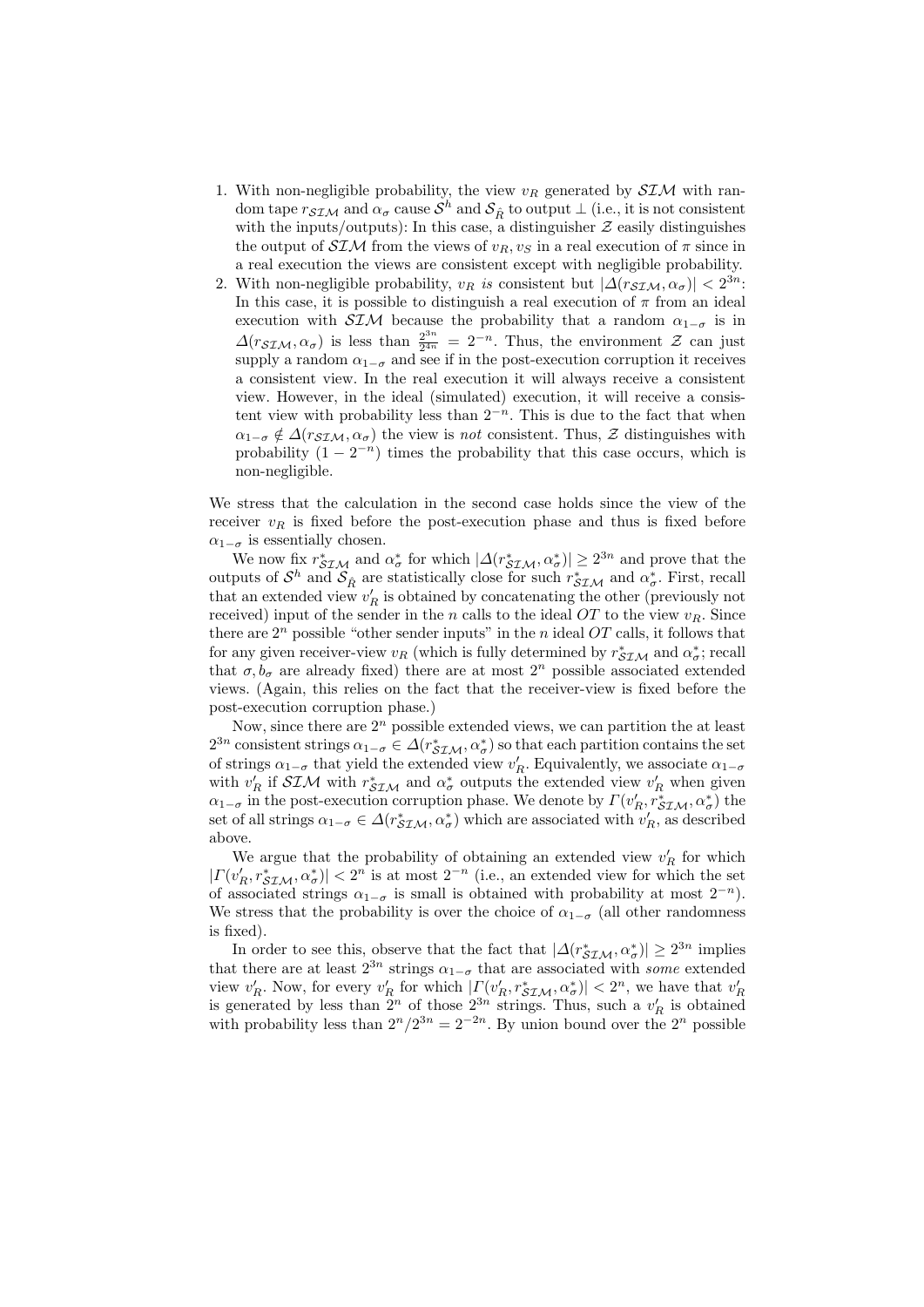extended views  $v'_R$  (which also bounds the number of extended views for which  $| \Gamma(v'_R, r^*_{\mathcal{SIM}}, \alpha^*_{\sigma}) |$  < 2<sup>*n*</sup>) we conclude that

$$
\Pr\left[|T(v_R', r_{\mathcal{SLM}}^*, \alpha_\sigma^*)| < 2^n\right] < 2^n \cdot \frac{1}{2^{2n}} = \frac{1}{2^n} \tag{4}
$$

where the probability is over the choice of  $\alpha_{1-\sigma}$ .

From Eq. (4), we know that when  $\alpha_{1-\sigma}$  is random, the probability that we will obtain an extended view  $v'_R$  such that  $\Gamma(v'_R, r^*_{\mathcal{SIM}}, \alpha^*_{\sigma})$  is small (with less than  $2^n$  strings  $\alpha_{1-\sigma}$  associated with it) is less than  $2^{-n}$ . We therefore proceed by conditioning further over views  $v'_R$  for which  $| \Gamma(v'_R, r^*_{\mathcal{SIM}}, \alpha^*_{\sigma}) | \geq 2^n$ . Specifically, we argue that the distributions generated by  $S_{\hat{R}}$  and  $S^h$  are statistically close, conditioned on  $r_{\mathcal{SIM}}^*$ ,  $\alpha_\sigma^*$  such that  $|\Delta(r_{\mathcal{SIM}}^*, \alpha_\sigma^*)| \geq 2^{3n}$  and conditioned on the extended view being a specific  $v'^{*}_{R}$  for which  $|\Gamma(v'^{*}_{R}, r^{*}_{\mathcal{SIM}}, \alpha^{*}_{\sigma})| \geq 2^{n}$ .

First, observe that since  $\alpha_{1-\sigma}$  is chosen uniformly and independently of *r*<sup>\*</sup><sub>*SIM*</sub>,  $\alpha$ <sub>*σ*</sub>, it is uniformly distributed in  $\Gamma(v^*_{R}$ ,  $r^*_{\mathcal{S}I\mathcal{M}}$ ,  $\alpha^*_{\sigma})$ , when conditioning on all of the above. (The conditioning over  $v'^{*}_{R}$  is equivalent to saying that  $\alpha_{1-\sigma}$  is uniform in  $\Gamma(v'^*_{R}, r^*_{\mathcal{SIM}}, \alpha^*_{\sigma})$  instead of being uniform in  $\{0, 1\}^{4n}$ .) Second, recall that  $\Gamma(v'^*_{R}, r^*_{\mathcal{SIM}}, \alpha^*_{\sigma})$  is a set of size at least  $2^n$ . Third, note that  $H_{r_{1-\sigma}}(x) = \langle r_{1-\sigma}, x \rangle$  is a universal hash function from  $\{0, 1\}^{4n}$  to  $\{0, 1\}$ . Thus, by the Leftover Hash Lemma (the version given in [12]), it holds that:

$$
SD((r_{1-\sigma}, \langle r_{1-\sigma}, \alpha_{1-\sigma} \rangle), (r_{1-\sigma}, U_1)) \leq \frac{1}{2^{(n-1)/2}}
$$

where  $SD$  denotes statistical distance and  $U_1$  denotes the uniform distribution over  $\{0,1\}$  (as above, this statistical distance is computed when conditioned over  $v'_{R}$ ,  $r_{\mathcal{SIM}}^{*}$ ,  $\alpha_{\sigma}^{*}$ ). Thus, these random variables are statistically close, conditioned on  $v^{\prime*}_{R}$ ,  $r^*_{\mathcal{SIM}}$ ,  $\alpha^*_{\sigma}$  as above. Noting that in the output of  $\mathcal{S}_{\hat{R}}$  we have  $(r_{1-\sigma}, z_{1-\sigma}) = (r_{1-\sigma}, U_1)$ , and in the output of  $S^h$  we have that  $(r_{1-\sigma}, z_{1-\sigma}) =$  $(r_{1-\sigma}, \langle r_{1-\sigma}, \alpha_{1-\sigma} \rangle)$ , we conclude that

$$
\left\{ \mathcal{S}_{\hat{R}}(1^n, \sigma, b_{\sigma}) \mid v^{\prime \ast}_{\ R}, r^{\ast}_{\mathcal{SIM}}, \alpha^{\ast}_{\sigma} \right\} \stackrel{\text{s}}{=} \left\{ \mathcal{S}^{h}(1^n, \sigma, b_0, b_1) \mid v^{\prime \ast}_{\ R}, r^{\ast}_{\mathcal{SIM}}, \alpha^{\ast}_{\sigma} \right\}
$$

where the conditioning is as described above. We reiterate that this holds since the extended views and the pair  $(r_{\sigma}, z_{\sigma})$  are generated in an identical way by  $S_{\hat{R}}$  and  $S^h$ , and the only difference is with respect to  $(r_{1-\sigma}, z_{1-\sigma})$ . Eq. (3) follows from the fact that we condition here on events that occur with all but negligible probability (and the events have identical probability with  $S_{\hat{R}}$  and  $S<sup>h</sup>$ ). Combining Eq. (2) with Eq. (3), we derive Eq. (1), thereby completing the proof of Theorem 4.1.

**Corollary – lengthening string OT.** Observe that in our proof above the receiver always uses  $\sigma^{4n}$  for input. Thus, it follows that the theorem holds even if the receiver is interested in only obtaining the string of all of the "0 inputs" or the string of all of the "1 inputs". Stated differently, our proof holds also for the problem of lengthening string OT; i.e., for the problem of obtaining a *single string OT* for strings of length  $n+1$  or more, given a *single string OT* for strings of length *n*.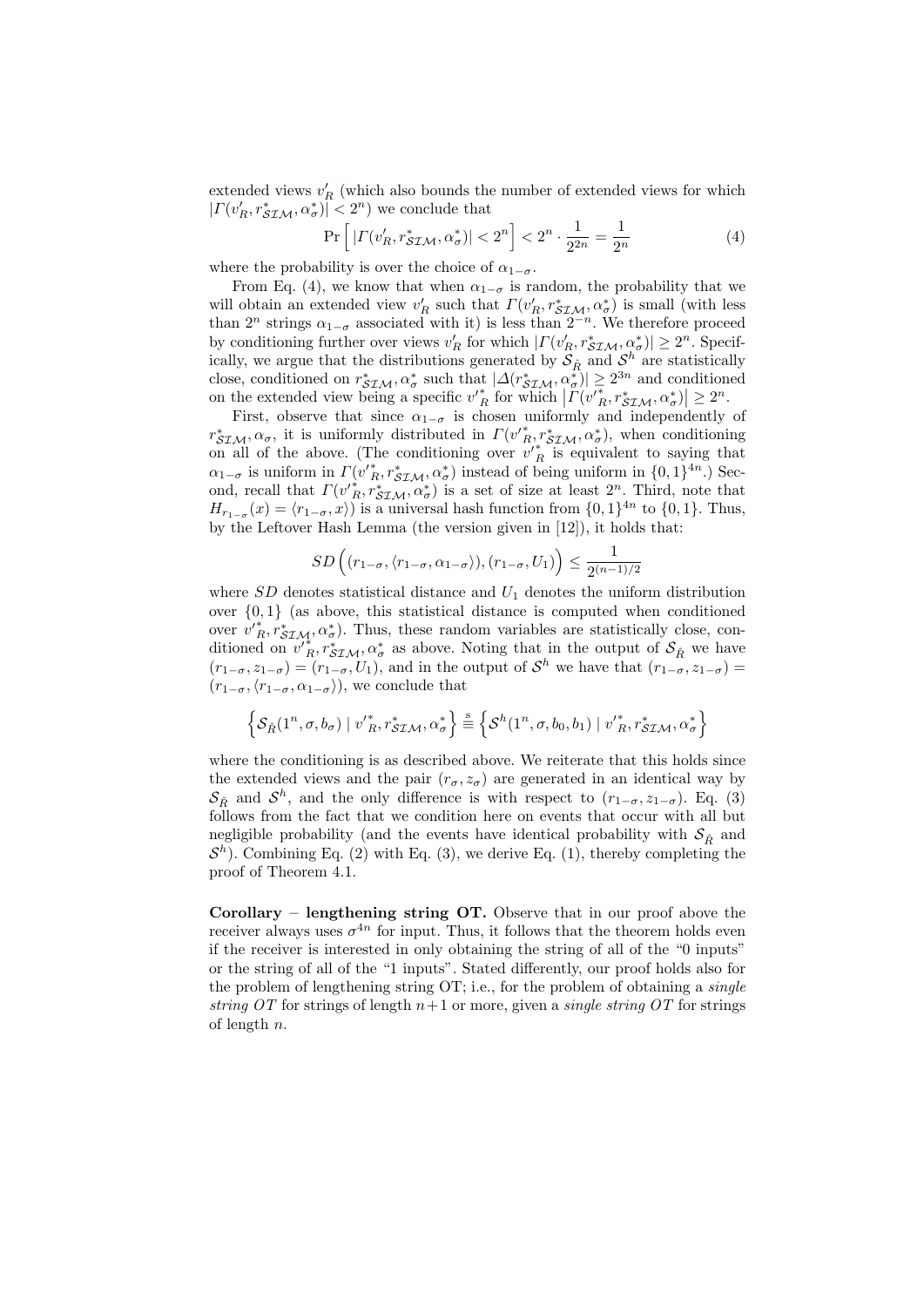#### **5 OT Extensions Require Super-Logarithmic Calls**

**Theorem 5.1** *Let*  $f : \mathbb{N} \to \mathbb{N}$  *be a function such that*  $f(n) \in \mathcal{O}(\log n)$ *, and let n be the security parameter. Then, if there exists a protocol*  $\pi$  *that is an OT-extension from*  $f(n)$  *to*  $f(n) + 1$  *that is secure in the presence of malicious adversaries, then there exists a protocol for the OT functionality that is secure in the presence of malicious adversaries.*

*Proof.* Intuitively, in an OT extension protocol using only  $\mathcal{O}(\log n)$  ideal OT calls, it is possible for the receiver to guess the bits that it would receive as output from these calls instead of actually running them. Since there are only  $\mathcal{O}(\log n)$  calls, the probability that the receiver guesses correctly is  $2^{-\mathcal{O}(\log n)}$  =  $1/poly(n)$ . This idea can be used to construct an OT protocol that is weak in the sense that full privacy is maintained, but correctness only holds with probability  $1/2 + 1/\text{poly}(n)$ . We stress that a naive attempt to implement the above idea will not work since it is necessary to ensure that if the receiver's guesses are incorrect then it still outputs the correct output of the protocol with probability almost 1*/*2. Otherwise, the "advantage" in obtaining the correct output when the receiver guesses correctly can be canceled out by the "disadvantage" when the receiver guesses incorrectly. We therefore use a similar technique as in the proof regarding adaptive adversaries above. Specifically, we use the fact that an extension from  $f(n)$  to  $f(n) + 1$  implies an extension from  $f(n)$  to *n*, and then use this to obliviously transfer *n* random bits. The actual oblivious transfer is carried out by applying a universal hash function to the random strings and using the result to mask the actual bits being transferred. This ensures that we obtain correctness that is noticeable greater than 1*/*2 and so can be amplified. However, in addition, we also have to claim that privacy is maintained. This is not immediate since the receiver does not follow the specified protocol (rather, it chooses the outputs from the ideal OT calls at random, and this may effect the other messages that it sends). By requiring that the extension protocol be secure for malicious adversaries, this ensures that the receiver cannot learn more by behaving in this way. In addition, we show that a malicious sender can also achieve the same affect by inputting a random bit (for both sender inputs) in each ideal OT call. This implies that a malicious sender can also not learn anything by the receiver behaving in this way. We now proceed to the formal proof.

Throughout the proof, we will construct protocols that are secure for *semihonest adversaries* only. This suffices since semi-honest OT implies malicious OT [7, 10]. Let  $f : \mathbb{N} \to \mathbb{N}$  be a function such that  $f(n) \in \mathcal{O}(\log n)$  and let  $\pi = \langle S, R \rangle$  be a protocol such that on security parameter *n* and inputs  $x_0, x_1 \in \{0, 1\}^{f(n)+1}$  and  $\sigma \in \{0, 1\}^{f(n)+1}$  securely computes the  $(f(n)+1) \times \mathcal{O}(\mathcal{O})$ functionality in the  $OT^{f(n)}$ -hybrid model (that is, making at most  $f(n)$  calls to an ideal OT). We assume that  $\pi$  is secure in the presence of malicious adversaries. We assume that in all of these calls, *R* is the one to receive output (this is without loss of generality since oblivious transfer is symmetric [19] and so the roles can be reversed by adding additional messages in  $\pi$ ). We show how to construct a protocol for computing the OT functionality without any further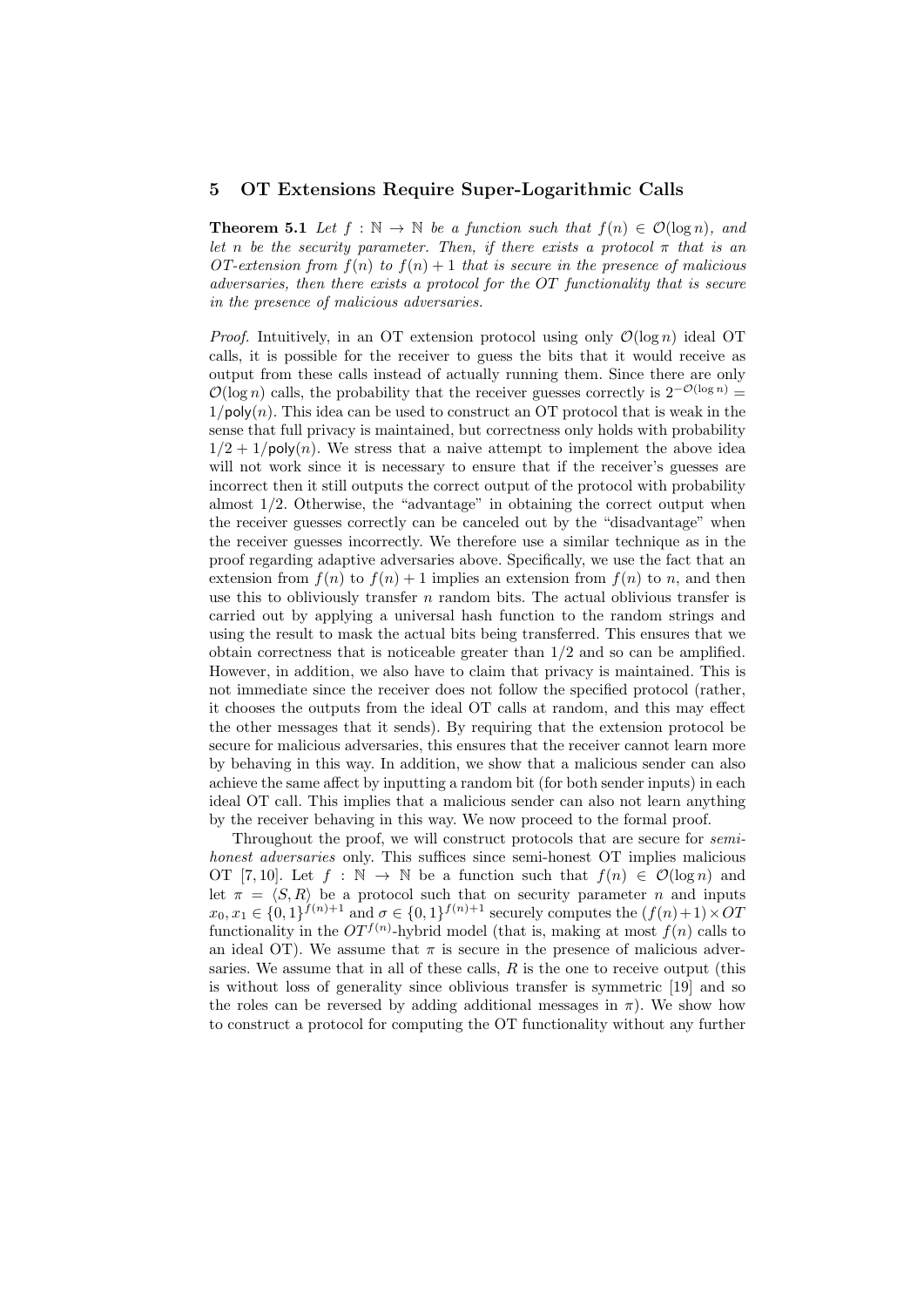assumptions other than the existence of an extension protocol  $\pi$  with the parameters in the theorem statement. This is achieved in two steps. First, we use the OT-extension from  $f(n) = \mathcal{O}(\log n)$  to *n* to construct a protocol  $\tilde{\pi}$  which is simulatable and therefore fully secure, but whose error might be large. Then we amplify the correctness of the protocol using multiple executions. As we show, this can be done once the basic protocol is fully secure.

**Step 1 – constructing a weak-OT.** We begin by formally defining weak-OT, which is an oblivious transfer for semi-honest adversaries that has weak correctness but full simulation security.<sup>4</sup> We then show how to construct a weak-OT protocol  $\tilde{\pi} = \langle \tilde{S}, \tilde{R} \rangle$  from an OT-extension from  $f(n)$  to *n*. Note that by Proposition 2.6, if there exists an extension protocol from  $f(n)$  to  $f(n)+1$ , then there exists an extension protocol from  $f(n)$  to *n*.

**Definition 5.2 (Weak-OT)** *A two-party protocol*  $\pi = \langle S, R \rangle$  *is a* weak-OT *if the following hold:*

- **– Weak-correctness:** *There exists a polynomial*  $p(\cdot)$  *such that for all*  $b_0, b_1, \sigma \in$  $\{0, 1\}$  *and all large enough n*<sup>*'s*</sup>,  $\Pr[\text{OutputT}_R^{\pi}(1^n, b_0, b_1, \sigma) = b_{\sigma}] \ge \frac{1}{2} + \frac{1}{p(n)}$ .
- $-$  **Privacy:** There exists PPT machines  $S_R$  and  $S_S$  such that

$$
\begin{aligned} & \{ \mathcal{S}_{R}(1^{n}, \sigma, b_{\sigma}) \}_{b_{0}, b_{1}, \sigma \in \{0, 1\}, n \in \mathbb{N}} \stackrel{c}{=} \{ \text{View}_{R}^{\pi}(1^{n}, b_{0}, b_{1}, \sigma) \}_{b_{0}, b_{1}, \sigma \in \{0, 1\}, n \in \mathbb{N}} \\ & \{ \mathcal{S}_{S}(1^{n}, b_{0}, b_{1}) \}_{b_{0}, b_{1}, \sigma \in \{0, 1\}, n \in \mathbb{N}} \stackrel{c}{=} \{ \text{View}_{S}^{\pi}(1^{n}, b_{0}, b_{1}, \sigma) \}_{b_{0}, b_{1}, \sigma \in \{0, 1\}, n \in \mathbb{N}} \end{aligned}
$$

Let  $\alpha_0, \alpha_1, c \in \{0, 1\}^n$  be *n*-bit strings. Let  $\alpha_0 = \alpha_0^1, \ldots, \alpha_0^n, \alpha_1 = \alpha_1^1, \ldots, \alpha_1^n$ , and  $c = c_1, \ldots, c_n$ . Recall that  $\alpha_c = \alpha_{c_1}^1, \alpha_{c_2}^2, \ldots, \alpha_{c_n}^n$ ; that is, the *i*th bit of  $\alpha_c$ is either  $\alpha_0^i$  or  $\alpha_1^i$ , depending on the value of  $c_i$ .

Let  $\pi = \langle S, R \rangle$  be an OT-extension protocol from  $f(n) = \mathcal{O}(\log n)$  to *n*. We construct a weak OT protocol  $\tilde{\pi} = \langle \tilde{S}, \tilde{R} \rangle$  as follows:

#### **Protocol 5.3 (A weak-OT with no ideal OT calls)**

- $\mathbf{I}$  **Inputs:** Sender  $\tilde{S}$  has two bits  $b_0, b_1 \in \{0, 1\}$ , and receiver  $\tilde{R}$  has  $\sigma \in \{0, 1\}$ . **– The protocol:**
	- *1.*  $\widetilde{S}$  *chooses two random strings*  $\alpha_0, \alpha_1 \in_R \{0, 1\}^n$ *.*
	- 2.  $\tilde{R}$  *chooses a random string*  $c \in_R \{0,1\}^n$ *.*
	- *3.*  $\tilde{S}$  *and*  $\tilde{R}$  *simulate an execution of the extension protocol*  $\pi$ *, as follows:* 
		- *(a)*  $\tilde{S}$  *plays the role of the sender*  $S$  *with input*  $\alpha_0, \alpha_1 \in \{0, 1\}^n$  *and*  $\tilde{R}$ *plays the role of the receiver*  $R$  *with input*  $c \in \{0,1\}^n$ *.*
		- *(b) Whenever π instructs the parties to make an OT call, the parties make no call and R chooses a random bit as its output from the call. We denote by*  $\beta_1, \ldots, \beta_{f(n)}$  *the random bits chosen by*  $\tilde{R}$  *as the OT outputs.*
		- *(c)* Let  $\gamma \in \{0,1\}^n$  denote the receiver-output of the simulation of  $\pi$ *received by*  $R$ *.*

Note that we cannot cast this as a special case of Definition 2.2 since full correctness is required there by stating that  $\pi$  computes  $f$ .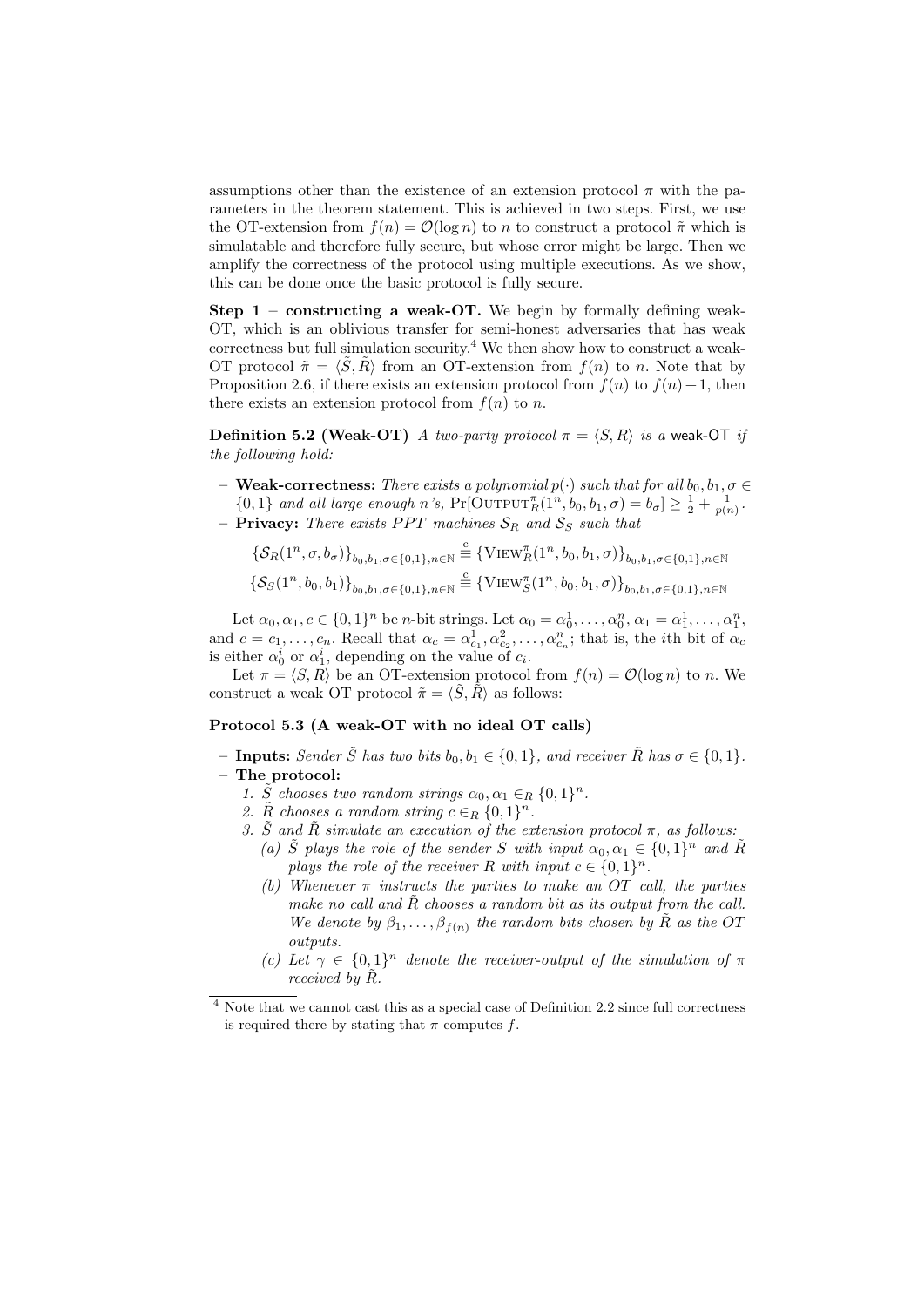- *4.*  $\tilde{R}$  *chooses a random*  $c' \in_R \{0,1\}^n$  *and sends*  $(c_0, c_1)$  *to*  $\tilde{S}$ *, where*  $c_{\sigma} = c$ *and*  $c_{1-\sigma} = c'$ .
- *5.*  $\tilde{S}$  *chooses two random strings*  $r_0, r_1 \in_R \{0, 1\}^n$ , *computes*  $z_0 = \langle r_0, \alpha_{c_0} \rangle \oplus$  $b_0$  *and*  $z_1 = \langle r_1, \alpha_{c_1} \rangle \oplus b_1$ *, and sends*  $(r_0, z_0)$ *,* $(r_1, z_1)$  *to*  $\tilde{R}$ *.*

 $-$  **Output:**  $\tilde{S}$  *outputs* nothing and  $\tilde{R}$  *outputs* out =  $z_{\sigma} \oplus \langle r_{\sigma}, \gamma \rangle$ *.* 

We now prove that Protocol 5.3, also denoted  $\tilde{\pi}$ , is a weak-OT protocol. Intuitively, weak correctness holds because  $\tilde{R}$  correctly guesses the outputs of the *OT* calls with probability  $1/2^{f(n)}$  in which case  $\gamma = \alpha_c$  by the correctness of *π* (except with negligible probability), and thus  $\langle r_{\sigma}, \gamma \rangle = \langle r_{\sigma}, \alpha_c \rangle$  and out =  $b_{\sigma}$ . In addition, when the guesses made by  $\tilde{R}$  are not correct, it still outputs  $b_{\sigma}$ with probability 1/2. This holds because when *r* is random, the function  $\langle r, \cdot \rangle$ is a universal hash function, and so  $\langle r_{\sigma}, \gamma \rangle$  is uniformly distributed and equals  $\langle r_{\sigma}, \alpha_c \rangle$  with probability 1/2. See [16] for the full proof.

We proceed to prove *privacy*, by constructing  $S_{\tilde{S}}$  and  $S_{\tilde{R}}$  as required. We start by constructing the simulator  $S_{\tilde{S}}$  for the case that the sender is corrupted. To prove this we use the fact that the original protocol  $\pi$  is secure in the presence of malicious adversaries. Consider a malicious adversary  $A$  for  $\pi$  that controls the sender and learns its input  $\alpha_0, \alpha_1 \in \{0, 1\}^n$ . *A* follows the honest strategy for *S* except that it chooses random bits  $\beta_1, \ldots, \beta_n$  and then in the *j*th call to the ideal *OT* functionality, it uses  $\beta_i$  as both sender inputs to the *OT* call (ensuring that *R* receives  $\beta_i$ ). We stress that in the rest of the execution, it behaves as if it has used the correct inputs that were supposed to be sent to the *OT* calls. Observe that the view of  $\mathcal A$  in an execution of  $\pi$  is *identically distributed* to the view of  $\tilde{S}$  in the simulation of  $\pi$  run in Step 3 of Protocol 5.3. Let  $\mathcal{SIM}$  be the simulator that is guaranteed to exist for  $A$  by the security of  $\pi$ . We construct the simulator  $S_{\tilde{S}}$  using  $SIM$ :

**Construction 5.4**  $(S_{\tilde{S}})$  *: Upon input*  $b_0, b_1 \in \{0, 1\}$ *,*  $S_{\tilde{S}}$  works as follows:

- *1.*  $S_{\tilde{S}}$  *chooses two random strings*  $\alpha_0, \alpha_1 \in_R \{0, 1\}^n$  *and runs SIM with sender-inputs*  $\alpha_0, \alpha_1$ *. Let*  $v_S$  *be the sender-view output by SIM at the end of its execution (SIM also sends input to the trusted party, but this is ignored by*  $S_{\tilde{S}}$ *).*
- 2.  $S_{\tilde{S}}$  *chooses two random strings*  $c_0, c_1 \in_R \{0, 1\}^n$  *as the message received from*  $\tilde{R}$  *in Step 4 of Protocol 5.3, and outputs*  $v_{\tilde{S}} = (v_S, c_0, c_1)$ *.*

The fact that  $S_{\tilde{S}}$  is a good simulator follows immediately from the fact that *SIM* generates a sender-view that is indistinguishable from what *A* would see in a real execution of  $\pi$ . Since we have already observed that the view of  $\tilde{S}$  in Step 3 of Protocol 5.3 is identical to the view of *A* above in  $\pi$ , it follows that  $v_S$ is indistinguishable from *S*'s view in Step 3 of Protocol 5.3. Next observe that a distinguisher *D* for *SIM* and  $\pi$  obtains the input/output used  $(\alpha_0, \alpha_1, c)$  and thus can extend the view of the sender to include  $c_0, c_1$  where  $c_{\sigma} = c$ , and *c* is the input of *R* into the execution of  $\pi$  with  $\mathcal A$  (we can assume that *D* knows  $\sigma$ as auxiliary input). Thus, the view of  $\tilde{S}$  in Protocol 5.3 (resp., as generated by simulator  $S_{\tilde{S}}$  can be perfectly constructed by *D* from the real view *v<sub>S</sub>* of *S* in  $\pi$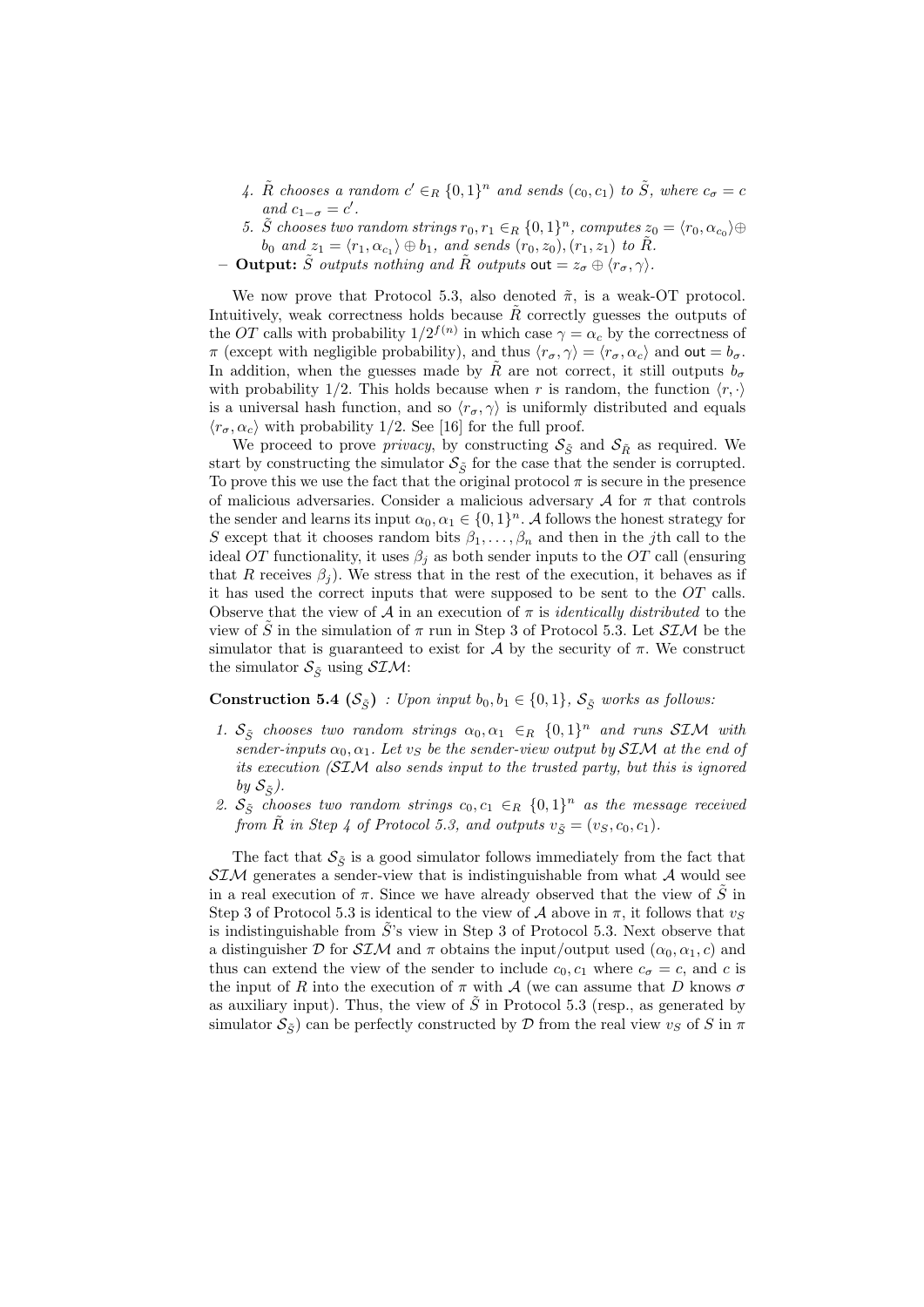(resp., from a simulated view  $v<sub>S</sub>$  of *S* as generated by  $\mathcal{SIM})$ . This implies that if the output of  $S_{\tilde{S}}$  can be distinguished from the view of *S* in a real execution of Protocol 5.3, then the output of *SIM* can be distinguished from the view of *A* in a real execution of  $\pi$ , in contradiction to the security of  $\pi$  with simulator *SIM*. The formal reduction is straightforward.

We now proceed to construct a simulator  $S_{\tilde{R}}$  for the case that the receiver is corrupted. As above, we consider a malicious adversary  $A$  for  $\pi$  as follows.  $A$ receives the receiver's input  $c \in \{0,1\}^n$  and follows the honest receiver strategy except that in each of the calls to the ideal *OT* functionality, it chooses a random bit  $\beta_i$  and proceeds with  $\beta_i$  as the output of the ideal *OT*. Let *SIM* be the simulator that is guaranteed to exist for  $\mathcal A$  by the security of  $\pi$ . We use it construct the simulator  $S_{\tilde{R}}$  (recall that  $SIM$  works in the setting for malicious adversaries and thus interacts with a trusted party and sends a receiver-input which is not necessarily the prescribed receiver-input):

**Construction 5.5**  $(S_{\tilde{R}})$  *: Upon input*  $\sigma, b_{\sigma} \in \{0, 1\}$ *,*  $S_{\tilde{R}}$  works as follows:

- *1.*  $S_{\tilde{R}}$  *chooses three random strings*  $\alpha_0, \alpha_1, c \in_R \{0, 1\}^n$ *.*
- 2.  $S_{\tilde{R}}$  *runs SIM with receiver input c.*
- *3. When SIM sends some*  $c^* \in \{0,1\}^n$  *to the trusted party,*  $S_{\tilde{R}}$  *hands*  $\alpha_{c^*}$  *as the receiver-output to SIM from the trusted party. Let v<sup>R</sup> be the output of SIM.*
- 4.  $S_{\tilde{R}}$  chooses random strings  $c', r_0, r_1 \in_R \{0, 1\}^n$ , and sets  $c_{\sigma} = c$  and  $c_{1-\sigma} =$ c'. Then,  $S_{\tilde{R}}$  computes  $z_{\sigma} = \langle r_{\sigma}, \alpha_{c_{\sigma}} \rangle \oplus b_{\sigma}$  and sets  $z_{1-\sigma} \in_R \{0,1\}$  to be a *random bit.*
- *5.*  $S_{\tilde{R}}$  *outputs a receiver view*  $(c_0, c_1, v_R, r_0, z_0, r_1, z_1)$ *. (Note that*  $c_0, c_1$  *are actually part of*  $\hat{R}$ 's random tape, since they are chosen by  $\hat{R}$ *.*)

Intuitively, the two differences between the simulated and real executions are (a) the execution of  $\pi$  is simulated using  $\mathcal{SIM}$  (which is indistinguishable by assumption), and (b)  $z_{1-\sigma}$  is generated randomly instead of being computed as  $z_{1-\sigma} = \langle r_{1-\sigma}, \alpha_{c_{1-\sigma}} \rangle \oplus b_{1-\sigma}$ . However, since  $c_{1-\sigma} = c'$  is chosen at random independently of the execution, and since *SIM* learns only the bits in the sender's input that correspond to  $c^*$ , with high probability there is enough uncertainty about  $\langle \alpha_{c_1-\sigma}, r_{1-\sigma} \rangle$  and thus  $z_{1-\sigma}$  is statistically close to a random bit. This is formally proven in [16]. We conclude that Protocol 5.3 is a weak-OT protocol.

**Step 2 – full-OT from weak-OT.** The last step to transform weak OT to full OT simply works by running multiple executions and taking the majority result. Since the weak OT is fully secure, and it is only the correctness that is weak, this preserves security and so achieves what is needed. This concludes the proof.

**Acknowledgements.** We thank Yuval Ishai for helpful discussions.